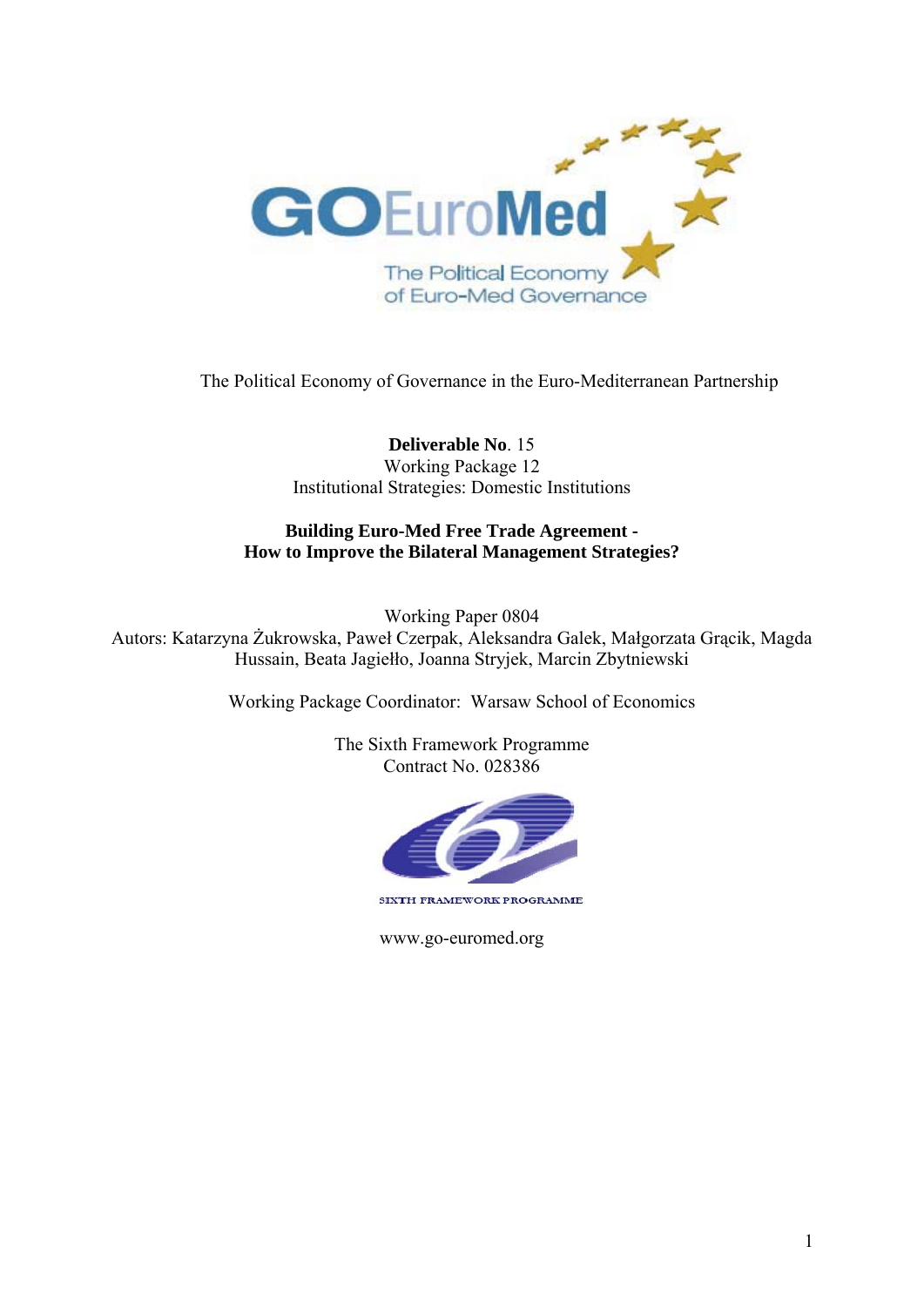# **1. State of Art: Trade Liberalization between the European Union and Mediterranean Partner Countries in 2008**

The goal of trade liberalization between Mediterranean Partner Countries (MPCs) and the EU has been introduced by two bilateral instruments negotiated by the EU and every individual MPC. The bilateral Euro-Mediterranean Association Agreements (EMAA) signed in the EU – an MPC state level settles the measures supporting tariff dismantling, lifting of restrictions on exchange of goods, implementation of free trade area, introduction of internal market mechanisms, private sector development, commitments considering trade in services, direct investments, right of establishment, standards, certification and other.

The newly established European Neighbourhood Policy (2003) offers the Mediterranean Partners closer economic cooperation and integration with the EU, as it gives an open door for the Mediterranean partners to integrate into the single market (without integrating institutions as the rule "everything but institutions" is applied here), and participate in four freedoms<sup>[1](#page-1-0)</sup>. The bilateral instrument of the ENP is the Action Plan – an agreement between the EU and a particular MPC consisting of a number of recommendations which should be implemented by a EU's neighbouring country in order to approximate their national legislation to the European Union's *acquis communaitare*. In terms of free trade, the ENP offers MPCs "a stake in Internal Market". However, four freedoms are reduced merely to goods, while services and capital have just come to the agenda (being primarily liberalized by WTO) and labor is at this point excluded.

According to the European Union self-assessment, progress in creating Euro-Med Free Trade Agreement (EMFTA) is not satisfactory, but there are some positive steps undertaken by the EU and the MPCs. First of all, the Association Agreements (AA) which the EU has concluded with all of its Mediterranean partners have entered into force (except for the AA with Syria). In each AA the gradual liberalization of trade in all industrial goods was foreseen which was done asymmetrically. The AAs also included provisions concerning duty-free access for 80% of agricultural exports and stated that agricultural trade liberalization would be realized on a partial and reciprocal basis.<sup>[2](#page-1-1)</sup> Additionally, Southern Mediterranean countries are involved in

<sup>&</sup>lt;sup>1</sup> Four freedoms are: free movement of goods, services, capital and, eventually, persons

<span id="page-1-1"></span><span id="page-1-0"></span><sup>2</sup> A. Asbil, *The Euro-Mediterranean Roadmap for Agriculture, DG Agriculture and Rural Development*,

European Commission, 8-9 February 2006, Cairo

<sup>&</sup>lt;http://www.cndwebzine.hcp.ma/cnd\_sii/IMG/pdf/Sustainable\_rural\_dev.pdf>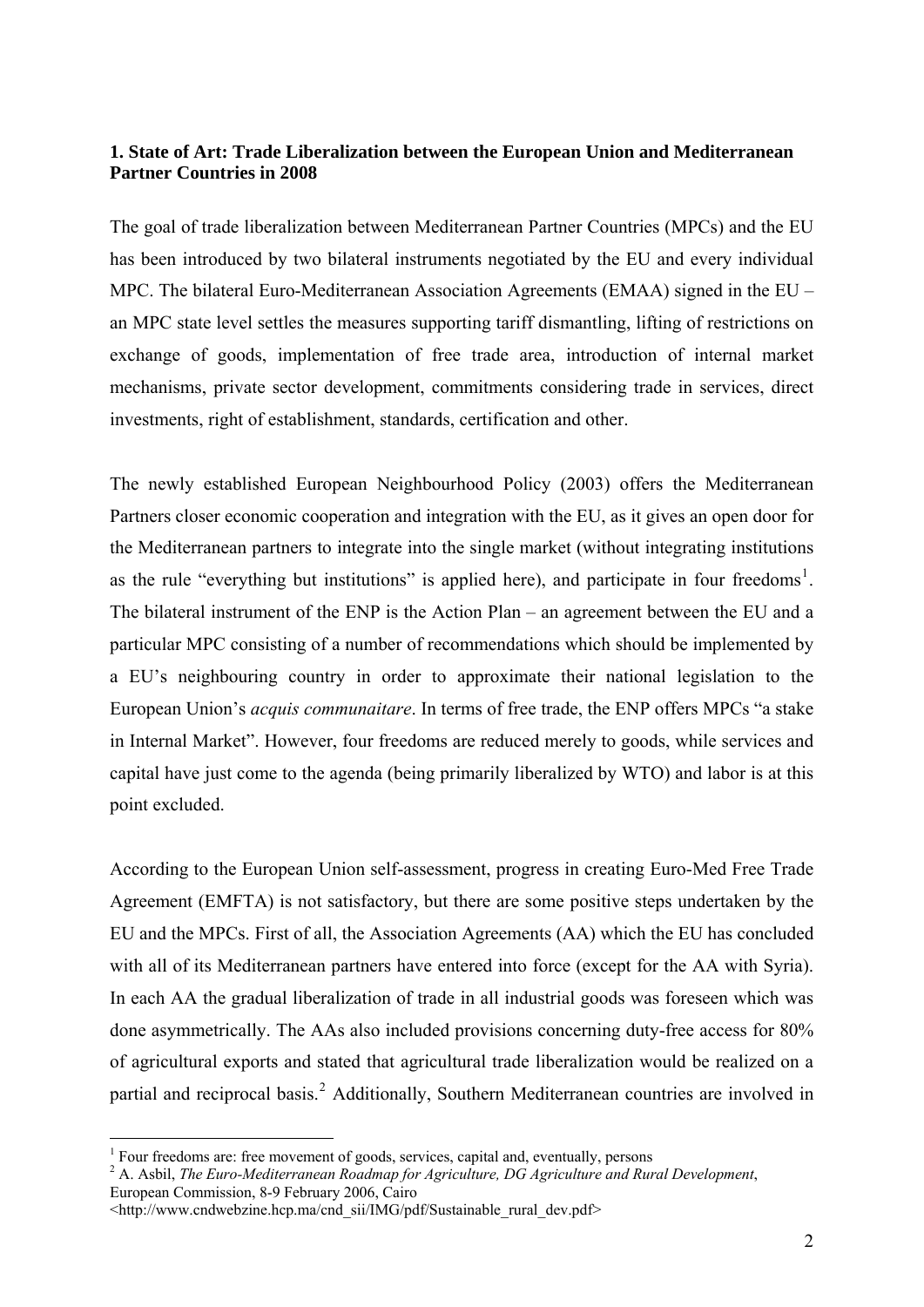the process of economic integration with each other. However, despite progress observed, North Africa is considered the world's least integrated regional market. The Agadir Agreement<sup>[3](#page-2-0)</sup> has shown so far mitigated results and only slightly influenced increase in trade flows among the signatory partners. Except for Agadir Agreement Tunisia, Morocco, Israel and Egypt are also signatories of bilateral free trade agreements with Turkey. The issue of regional service trade improvement has received an impetus when negotiations on regional services were launched in Marrakesh in 2007, followed by beginning of bilateral negotiations in 2008. At the moment the level of the EU investments in the Mediterranean region is below its potential, and improvements of terms of trade in services can help increase attractiveness of the region for investors. Regarding the trade between the EU and MPCs – the EU decided to create a pan-Euromed system of accumulation<sup>[4](#page-2-1)</sup>. This was agreed in order to ensure preferential access of products produced in more than one country to the markets of the EU or the MPCs.

Integration into the global economy constitutes an important issue for MENA region which has made efforts to conclude this process effectively. Barcelona Process signatories continue to dismantle tariff rates on the EU industrial and agro-industrial goods. Tariff reduction and its further elimination leads to creation of the Free Trade Agreement (FTA) with the EU by 2010, as it was stated and decided in the Barcelona Declaration. Creation of a FTA requires substantial reforms, and currently most of the MPCs are trying to complete them.<sup>[5](#page-2-2)</sup> Tariff barriers elimination is, however, not enough to achieve full trade liberalization; this is due to the existence of non-tariff barriers as well as alike-tariff barriers. Those embrace licenses, technical, sanitary, phyto-sanitary, veterinary or component requirements, country of origin certificates, limits, etc. Protection can be achieved by mismatching law or institutions. Additionally, the exchange rate policy can serve this purpose. Other barriers are created by difference in the levels of development, standards of living, culture, level of education etc. In such conditions neither the level of tariffs can be considered as measure of scope of openness of the economy, nor the share of trade in the GDP can serve this purpose effectively. Best measure here, according to the UN specialists, could be ascribed to the share of turnover in the industrial production, which diminishes in post industrial economies and increases in catching up ones. In long term one can foresee that such indicators will equalize.

<span id="page-2-0"></span><sup>&</sup>lt;sup>3</sup> Agadir Agreement – Agreement establishing Agreement Free Trade between Morocco, Tunisia, Jordan and Egypt; signed in 2004 in Rabat; entered into force on 1 January 2006.

<span id="page-2-1"></span><sup>&</sup>lt;sup>4</sup> Pan-Euromed system of cumulation means that a fabric produced in Turkey( for example), sewed into a cloth in Tunisia, finished in Morocco can be exported to the EU market with preferential access to this market. 5 Dismantlement process has just started in Algeria and in Lebanon it is supposed to start it in 2008.

<span id="page-2-2"></span>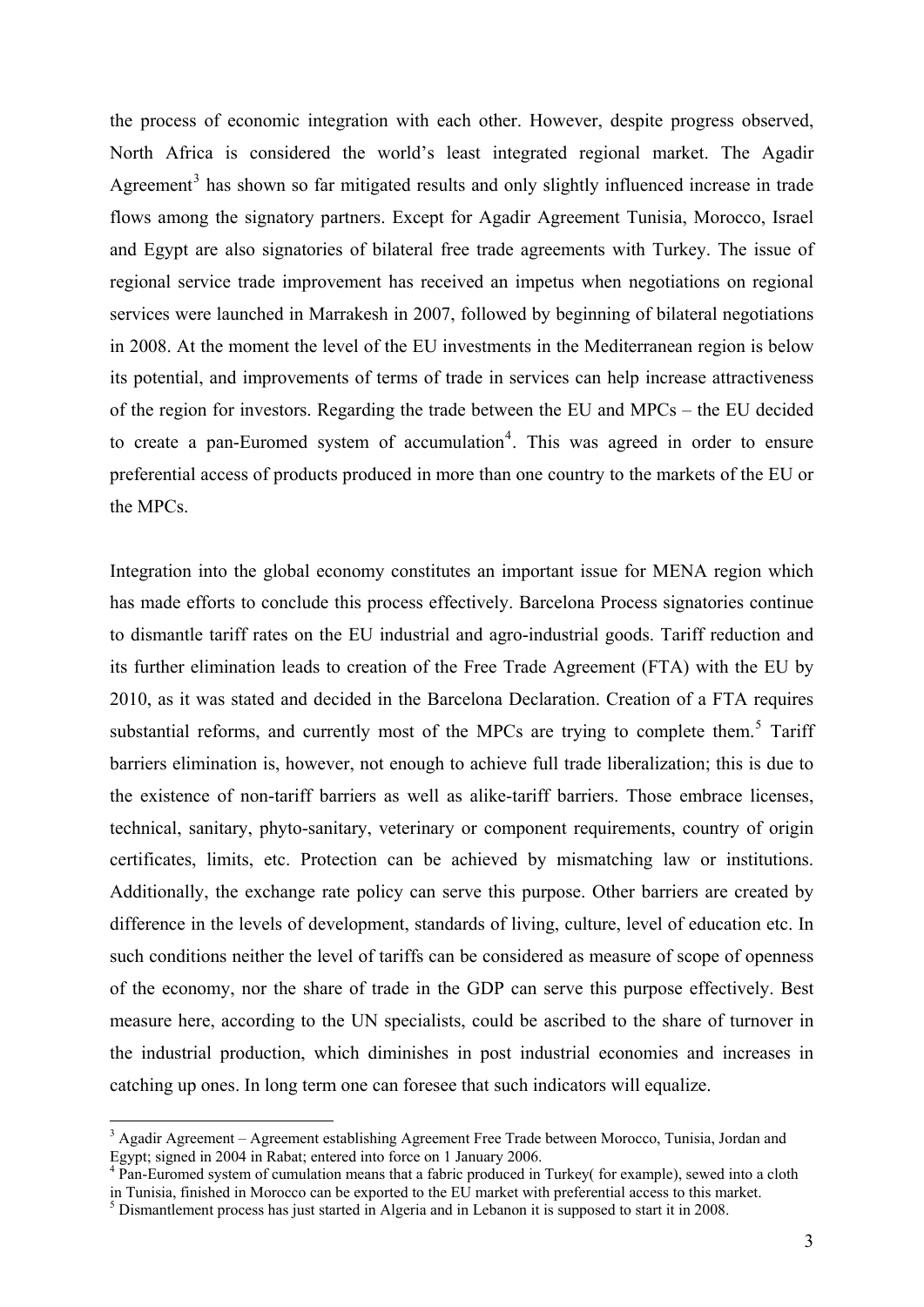To sum up, the Southern Mediterranean region needs to look at the trade barriers, not limiting them to tariffs, but including non-tariff barriers such as laws and institutions, licenses, exchange rate regime and policy, level of development, education and culture.

# **1.2 Non-tariff barriers elimination**

Non-tariff barriers are more complicated to be eliminated in comparison with the tariff barriers. They are less visible which is not univocal with the fact that they can effectively protect or rather close the market for imports, as a result increasing prices of goods sold on the market in question. Elimination of non-tariff barriers requires special rounds of negotiations, which can lead towards harmonization of laws, institutions, requirements etc. Knowledge about non-tariffs barriers and their role in blocking trade, increasing domestic prices and freezing structural status quo of a market is relatively limited. This means that reduction of such tariffs has its own requirements. It can either be conducted globally, which means harmonization of laws of all of the WTO members: step by step, field by field, or deeper liberalization in bilateral approach (between the EU and each MPC). Such negotiations are complicated and should bring a specific award for the parties involved. If MPCs cannot at this stage count on the membership in the EU (which does not exclude that such option will be possible in the future), they can negotiate membership in the European Economic Area ("EEA") with four liberties in trade, capital, people and services (with some derogations). Proposed solution can stimulate their desire to cut and further eliminate the non-tariff barriers. Proposed solutions mean that creation of the EU-MEDA FTA will be a step towards the EEA membership. Such offer imposes some changes in the approach towards EU-MEDA relations on this stage, which can bring meaningful profits to all partners.

The World Bank estimates that trade non-tariff barriers are more substantial in the MENA region than in any other region of the world<sup>[6](#page-3-0)</sup>, "... non-tariff barriers (NTBs) contribute more to the overall trade restrictiveness than pure custom tariffs. NTBs are particularly pervasive and restrictive in labor-abundant MENA countries, while being far less so in the recourserich, labor-importing countries from the region. Business surveys suggest that the cost of complying with NTBs is high, more than 10 % of the value of goods shipped."<sup>[7](#page-3-1)</sup> The scale of

<span id="page-3-0"></span><sup>6</sup> See *Middle East and North Africa Region. Economic Developments and Prospects*, The World Bank, 2008,

<span id="page-3-1"></span>p. 58.<br><sup>7</sup> Ibidem.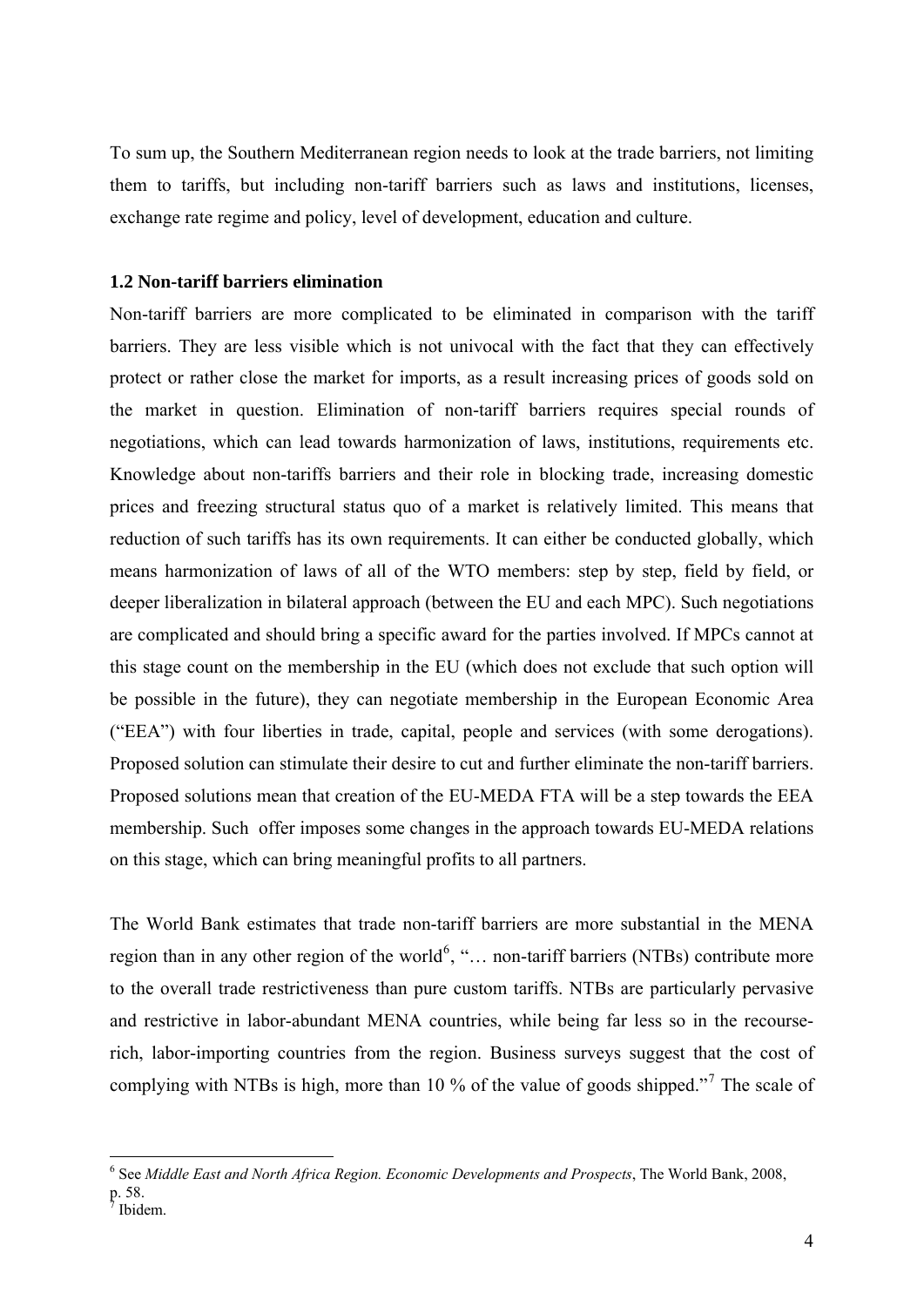the problem, in comparison with other world's middle income regions is presented bellow (Figure 1).

Apart from that, in the MENA countries the intra-regional rules of origin in the MENA region are markedly different from those pertaining in the Euro-Mediterranean partnership; this might make companies, which serve both on the MENA and European markets, run parallel procurement and production to satisfy respective requirements. The World Bank research shows that trade procedures are relatively more difficult and time consuming to undertake in the MENA countries than in other countries with a similar level of income (figure  $2 \& 3$ ). Despite the fact that MENA governments require on average lighter importing and exporting documentation than their counterparts in low-income Sub-Saharan Africa or South Asia, the number of documents exceeds the averages for middle-income Latin America and East Asia.





Source: World Bank staff estimates (*Middle East and North Africa Region. Economic Developments and Prospects*, The World Bank, 2008, p. 59).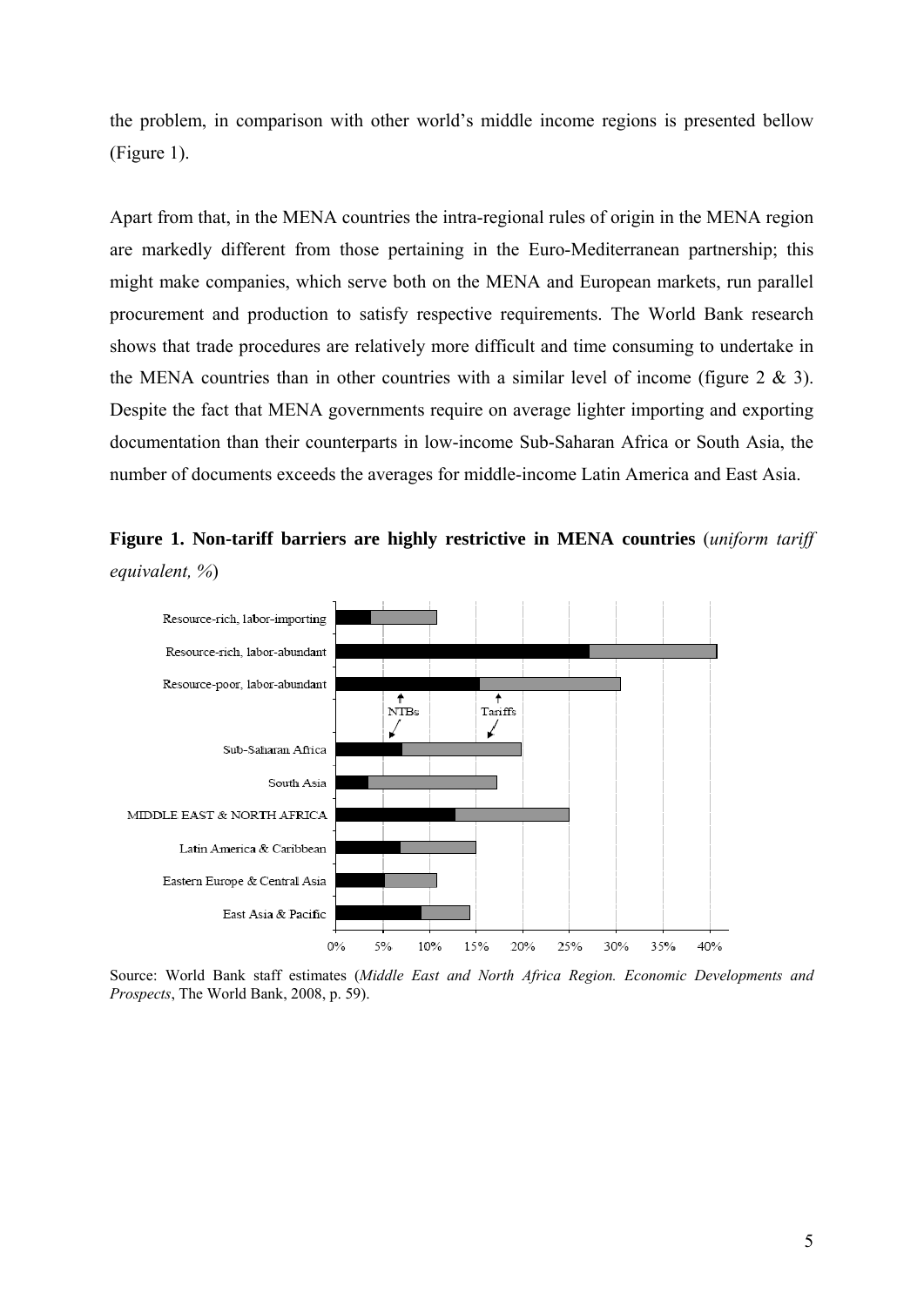

**Figure 2. Trade procedures in MENA are cumbersome** (*Number of documents required*)

Source: World Bank staff estimates (*Middle East and North Africa Region. Economic Developments and Prospects*, The World Bank, 2008, p. 60).

**Figure 3. Trade procedures in MENA are time consuming** (*Number of days required*)



Source: World Bank staff estimates (*Middle East and North Africa Region. Economic Developments and Prospects*, The World Bank, 2008, p. 60).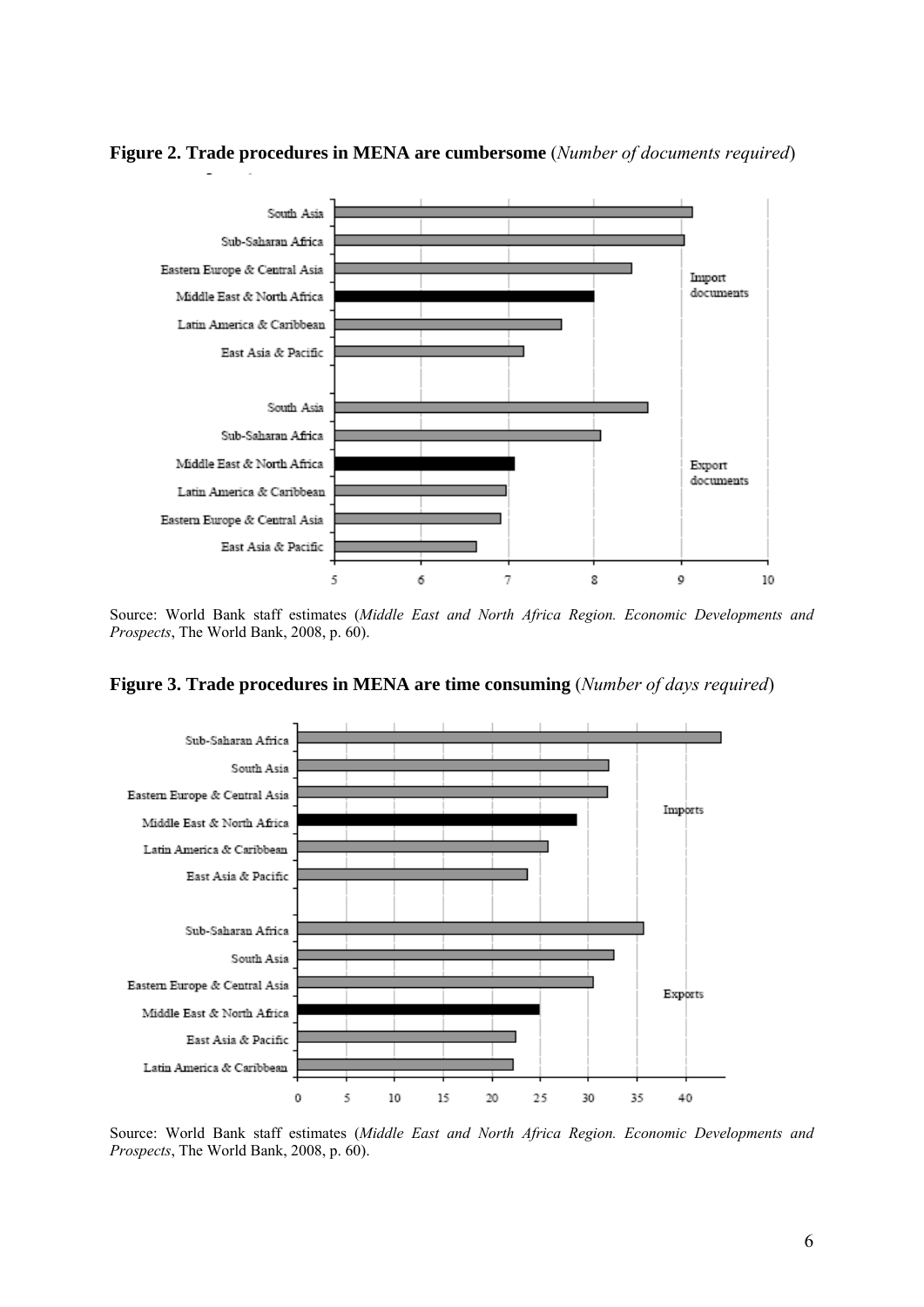While considering trade barriers, it is also worth analyzing the level of the Logistics Performers Index  $("LPI")^8$  $("LPI")^8$ , as inconvenient logistics is one of the factors influencing the transaction costs in a negative way. Unfortunately, most of the MENA countries score below the level of logistics performance that would be expected from their level of income, that is, only Jordan and Tunisia meet or exceed the average for countries in their income group. The most serious logistic challenges are observed for the resource-rich labor-abundant group of countries, with pronounced gaps in logistics competence followed by cargo tracking and tracing.<sup>[9](#page-6-1)</sup> "Logistics chain analysis suggests that transport and non-transport logistics costs of export commodities from the MENA region range from 7% to 25% of landed product prices. Significant gains could be reaped from overhauling the regulatory regime for the trucking sector, increasing competition in port and air freight services, reorienting customs authorities towards trade facilitation, and developing cross-border transit procedures similar to the Transport International Routière ("TIR") carnets model."[10](#page-6-2)

## **1.2 Exchange rate uncertainty**

Exchange rate can serve as a tool which can either open wider or increase protection of the economy, all depending on the introduced regime of exchange rate and exchange rate policy. Generally, appreciation of the exchange rate widens the scope of openness, while depreciation acts in the opposite way. The same can be said about the currency pegs used in the exchange rate policy. In their case the level of exchange rate of the currency used as a peg acts in the same manner as depreciation or appreciation of the national currency. Such occurrence can be labeled as invisible changes of currency value, as pegged currency follows the value of the peg. If the peg is composed of a basket, it is enough that one of the currencies loses value, while the remaining ones stay at the unchanged value level. Such a situation results in the increase of protection of the market with peg used $11$ .

Exchange rate values have impact not only on the competitiveness of exported and imported goods, as well as on the scope of openness of the economy, but they are also taken into

<span id="page-6-0"></span><sup>&</sup>lt;sup>8</sup> LPI was developed by the World Bank in 2007. It is based on a world-wide survey of global freight forwarders and express carriers. LPI makes it possible to compare the situation of countries across a broad set of transport and trade facilitation dimensions. Richer countries are in a position to devote more resources to investments in transport infrastructure, inter-agency coordination, and staff training. For this reason, they in general show lower trade transactions costs than poorer economies. (*Middle East and North Africa* ..., op.cit., p. 60-61).<br><sup>9</sup> *Middle East and North Africa* ..., op.cit., p. 61. <sup>10</sup> Ibidem.

<span id="page-6-2"></span><span id="page-6-1"></span>

<span id="page-6-3"></span><sup>11</sup> J. Ziemiecki, K. Żukrowska, *Konkurencja a transformacja w Polsce. Wybrane aspekty polityki gospodarczej*, (*Competition and transformation in Poland. Selected aspects of economic policy*), SGH. Warszawa 2004, s. 69- 90.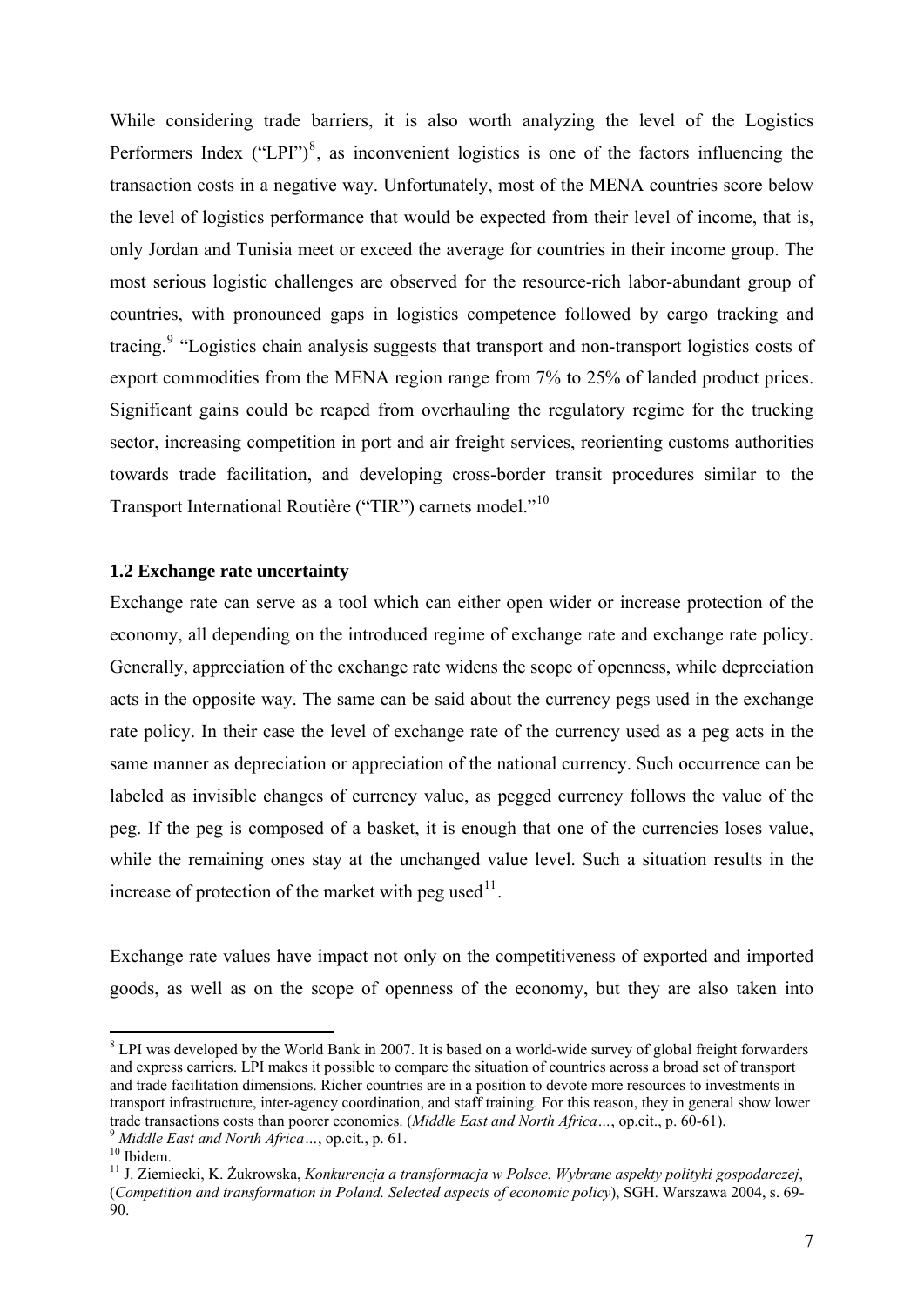account by the investors, and finally they have impact on the size of the transfers from abroad from sources such as the EU budget, IMF, World Bank or Investment Bank. All mentioned occurrences decide that with increase of international trade and capital transfers, followed by transfers of remaining production factors (people, salaries, pensions, insurances), there are conditions for increased support for a single world currency<sup>[12](#page-7-0)</sup>.

The uncertainty related to exchange rate volatility might be conceived as additional non-tariff barrier to trade in goods and services. The exchange rate regimes operating *de facto* in most of the MENA countries are the conventional fixed peg arrangements. It means that the countries peg their currencies within margins of  $\pm 1\%$  or less vis-à-vis another currency or a basket of currencies, where the basket should be formed of the currencies of major trading or financial partners and weights should reflect the geographical distribution of trade, services or capital flows. From the point of view of the exchange rate risk, such a currency peg is very advantageous, as it limits the potential exchange rate fluctuations against the pegged currency.[13](#page-7-1) However, most of the MENA countries have pegged their currencies more or less continuously to the US dollar, although more of their trade is typically with the EU countries rather than with the US. The emergence of the Euro and the EMU means that there is now, for the first time, a substantial and viable alternative anchor currency for these countries.<sup>[14](#page-7-2)</sup> For this reason, the authorities of these countries should consider the desirability of a peg to the Euro. An alternative exchange rate regime, such as regional currency unions, can also be taken into consideration, nevertheless not as a serious proposal. Decision about choosing a solution in this area requires specific knowledge including the fact that integration among economies representing differentiated level of development is more advantageous to both groups of partners: those representing higher and those representing lower level of development in comparison with integration of equally developed economies, if they are in catching up stage development<sup>[15](#page-7-3)</sup>.

<u>.</u>

<span id="page-7-0"></span><sup>12</sup> K. Żukrowska, *Currency union and the challenge of global economy*, w: *Meeting Global Challenges*, Working Papers Institute of International Business University of Gdansk, 2008, s. 202-219; K. Żukrowska, *Transformation of World Economics Management: From Political Bipolarity to Financial Dualism*, EADI Conference, June 2008, Geneva.

<span id="page-7-1"></span> $13$  However, it is necessary to point out that when economies mature, the advantages of exchange rate flexibility appear to increase. Developing countries – particularly those with less exposure to short-term capital flows – may benefit from pegging their exchange rates to gain credibility and discipline fiscal and monetary policies. But relatively developed emerging market economies with open capital accounts appear to gain from exchange rate flexibility (R. Duttagupta, G. Fernandez, C. Karacadag, *From Fixed to Float: Operational Aspects of Moving* 

<span id="page-7-2"></span>*Toward Exchange Rate Flexibility*, IMF, July 2004). 14 D. Cobham, G. Dibeh (eds.), *Monetary Policy and Central Banking in the Middle East and North Africa*, European University Institute, March 2007.

<span id="page-7-3"></span><sup>15</sup> K. Żukrowska, (ed.), *Zróżnicowanie rozwoju jako impuls pro wzrostowy w gospodarce światowej* (*Differentiation in development as a pro-growth impuls*), SGH 2008, s. 215.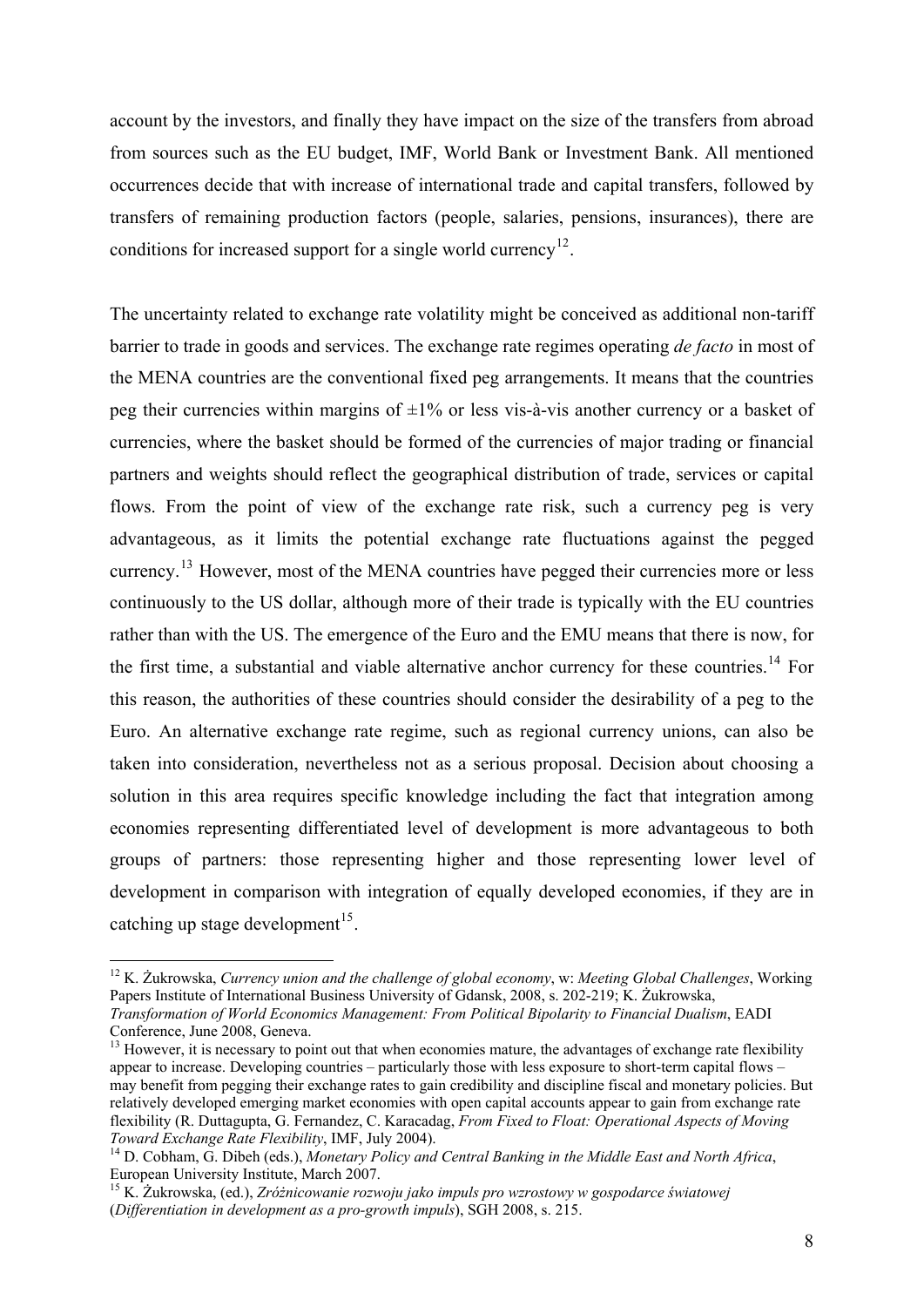It is easier to eliminate tariff barriers in the process of FTA creation , which does not necessarily eliminate trade barriers in a market and can be considered as stimuli for structural changes and growth. In most cases, the creation of a FTA is followed by liberalization of capital flows. In conditions when asymmetric liberalization is applied, such solutions stimulate structural changes which result in changes of trade structure. Postponement of capital liberalization in such conditions freezes old, traditional and non-effective trade structure. Traditional trade structure brings about pressure on agriculture liberalization which, if it takes place without structural changes in production, again can be considered as a factor that freezes the old economic structure of a less developed economy.

The above mentioned are just the examples showing that opening the market in terms of tariff-elimination, which is the main goal of the bilateral negotiations between the EU and MPCs (limited to industry, less to agriculture and even less services), is not enough. In order to profit even from the EMFTA in industry or agriculture, MPCs need to push for more liberalization in services – with the EU or within the WTO, and introduce more domestic reforms. The EU has always declared that these will be the most important element in its initiatives – both the EMP and the ENP. The results are so far not satisfactory. The reasons for that can be found in the negotiation process – the internal situation of both partners, changing external conditions in the world economy, the choice of negotiation forum and topics. The whole negotiation process be analyzed in the forthcoming chapters in order to present some recommendations regarding the improvement of the negotiation strategies and outcomes of actors who try to build the Euro-Med Free Trade Area.

# **2. The EU in 2008 – Opportunities and Threats for the Future EU-Med Relations**

If one examines mutual relations between the EU and the MPCs, the fact that both opportunities and threats appear in the 2008 seems to be obvious. The EU is scared of further enlargements or steps alike enlargement. Similar scared attitude towards opening can be seen in the case of Mediterranean partners, despite the achieved results in the growth rate of the new EU MS. Thoughtful analysis of the facts can bring big changes here. There is a need to replace threats and interpretations by naked facts and draw conclusions from them. All breaking news needs time to be accepted and approved. The situation in this case is not an exception from this pattern.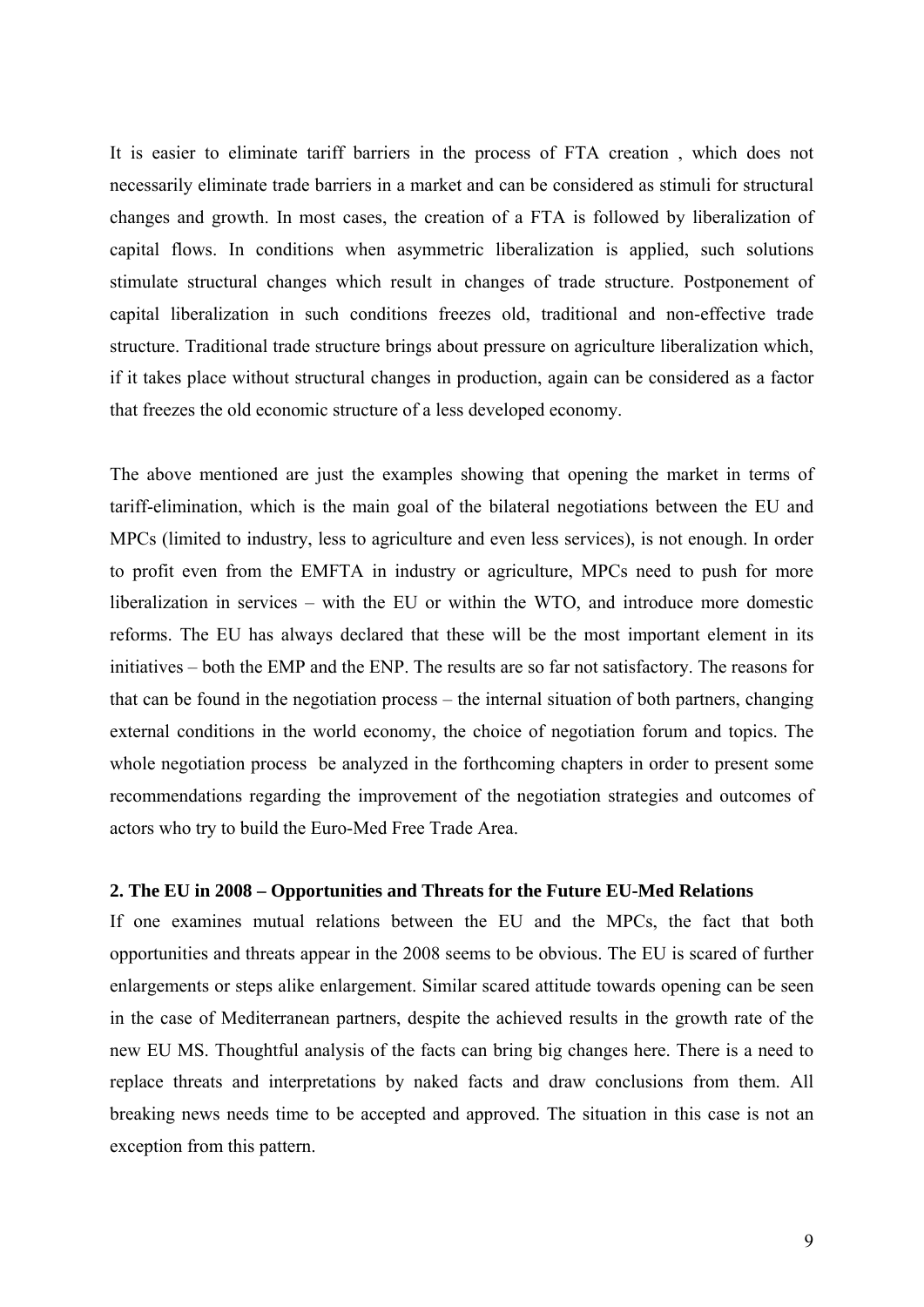# **2.1 Linking EU to the external and internal policies**

Substantial number of the EU observers<sup>[16](#page-9-0)</sup> underline the fact that on one hand, the EU so far internal competitiveness agenda (Lisbon Strategy) has been obtaining greater influence on more and more EU policies (also trade policy), and on the other hand, there is a tendency within the EU for strengthening Member States against the European institutions. This tendency can lead towards more defensive and inwards looking EU external strategies – both at such multilateral forum like the WTO or bilateral agreements negotiations with its Partners.

According to the European Commission, all external actions should refer to "European interests and way of life"<sup>[17](#page-9-1)</sup>. Such attitude can be traced in the Conclusions of the European Council in December 2007[18](#page-9-2), and a number of the EC documents where it is explicitly stated that the Lisbon Strategy<sup>[19](#page-9-3)</sup> is being widened by an external dimension. In practice, it is often understood that globalization and international competition coming from the developing countries threaten not only the European position in the global market, but also the "European way of life". Thus, the EC proposes that "the European interest needs to be specifically defined, strongly articulated, stoutly defended, and vigorously promoted  $\left[... \right]^{20}$  $\left[... \right]^{20}$  $\left[... \right]^{20}$  What does it mean for any EU external action in the future and for the MPCs which bilaterally and regionally will be negotiating with the EU? The EU may even more clearly determine its position by its internal and sector interests articulated by different veto players, also those within the EC. Thus the EU dominance in negotiations with developing countries might get even stronger. If the European Council and European Commission give precedence to European interests referring to the Lisbon Strategy and global challenges which are becoming so persistent in all the EU documents (climate change, energy and food security, international competition), then other policies including external trade, development and foreign policies might become more dependent on the "new EU agenda".

All of those global challenges are trans-border ones and some of them can be used as additional negotiation issues by Southern Mediterranean policy-makers while negotiating future agreements with the EU. Libya and Algeria are both already playing their cards using the situation on the energy markets – Algeria hesitates as far as preparing its Action Plan

<span id="page-9-0"></span><sup>&</sup>lt;sup>16</sup> Among them EU Commissar for Regional Policy Danuta Hübner and MEP Jan Olbrycht.

<span id="page-9-1"></span><sup>17</sup> A. Michalski, *The EU as a Normative Power – Making the Lisbon Strategy's External Dimension Work*, in: *Think Global Act European, The Contribution of the European Think-Tanks to the French, Czech and Swedish* 

<span id="page-9-3"></span>

<span id="page-9-2"></span><sup>&</sup>lt;sup>18</sup> Brussels European Council, Presidency Conclusions, 14 February 2007, point 39.<br><sup>19</sup> E.g. European Council, *EU Declaration on Globalization*, Summit on 14 December 2007.

<span id="page-9-4"></span><sup>&</sup>lt;sup>20</sup> European Commission, *The European Interest: Succeeding in the age of globalization*, COM(2007) 581 final, Brussels 3 October 2007.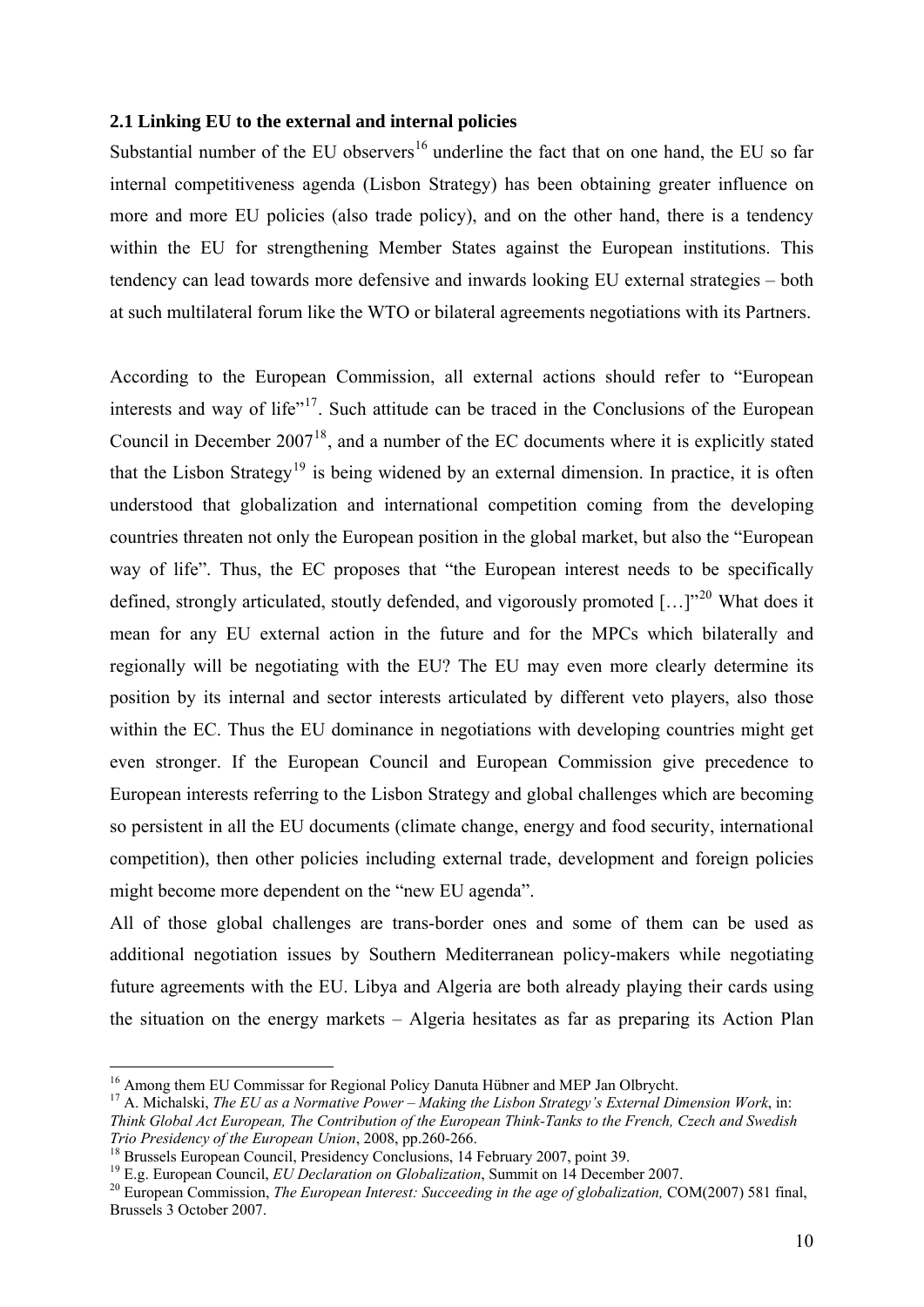within the ENP, and Libya is getting closer to starting negotiations of its Association Agreement within the Barcelona Process. Despite the fact that Algeria's position works disadvantageously as far as the whole ENP is concerned, we may consider it as a call towards the EU for more partnership and giving its Partners and Neighbours the voice in implementing the ENP and the EMP. All this means a better position in access to the EU external aid and improvement if international status decides e.g. about FDI inflows. Other countries could also start using the new EU agenda in getting more from the two initiatives. The environment policy is one potential field for strengthening cooperation related to common project across the MPCs, together with rural development schemes that would support the South Mediterranean farmers after the liberalization proceeds. These issuelinkages are particularly important in the context of the results of the Sustainability Impact Assessment ("SIA")<sup>[21](#page-10-0)</sup>. The main results of the SIA claim that the EMFTA will generate only small gains in regional economic welfare, but great social and environmental costs in the Southern Mediterranean countries, as well as big dislocations in South European agriculture. None of the EU initiatives towards MPCs has so far taken into account the challenges

described above. And it must be underlined that none of the MPC government has declared its position on the SIA so far. Why is the Commission not aiming at those challenges? Is such an attitude correct and well founded or is it just typical negligence, which often occurs in politics? Obviously this kind of EU behavior greatly diminishes EU credibility as far as its development policies are concerned. This lack of credibility can be seen as a factor discouraging potential partners from more commitments towards reforms declared in the ENP Action Plans, and a potential threat towards more constructive and partnership-based relations between the two shores of Mediterranean.

<span id="page-10-0"></span> $21$  Sustainability Impact Assessment (SIA) – study commissioned by the European Commission and conducted by Manchester University, leading a consortium including the UN Economic and Social Commission for West Asia.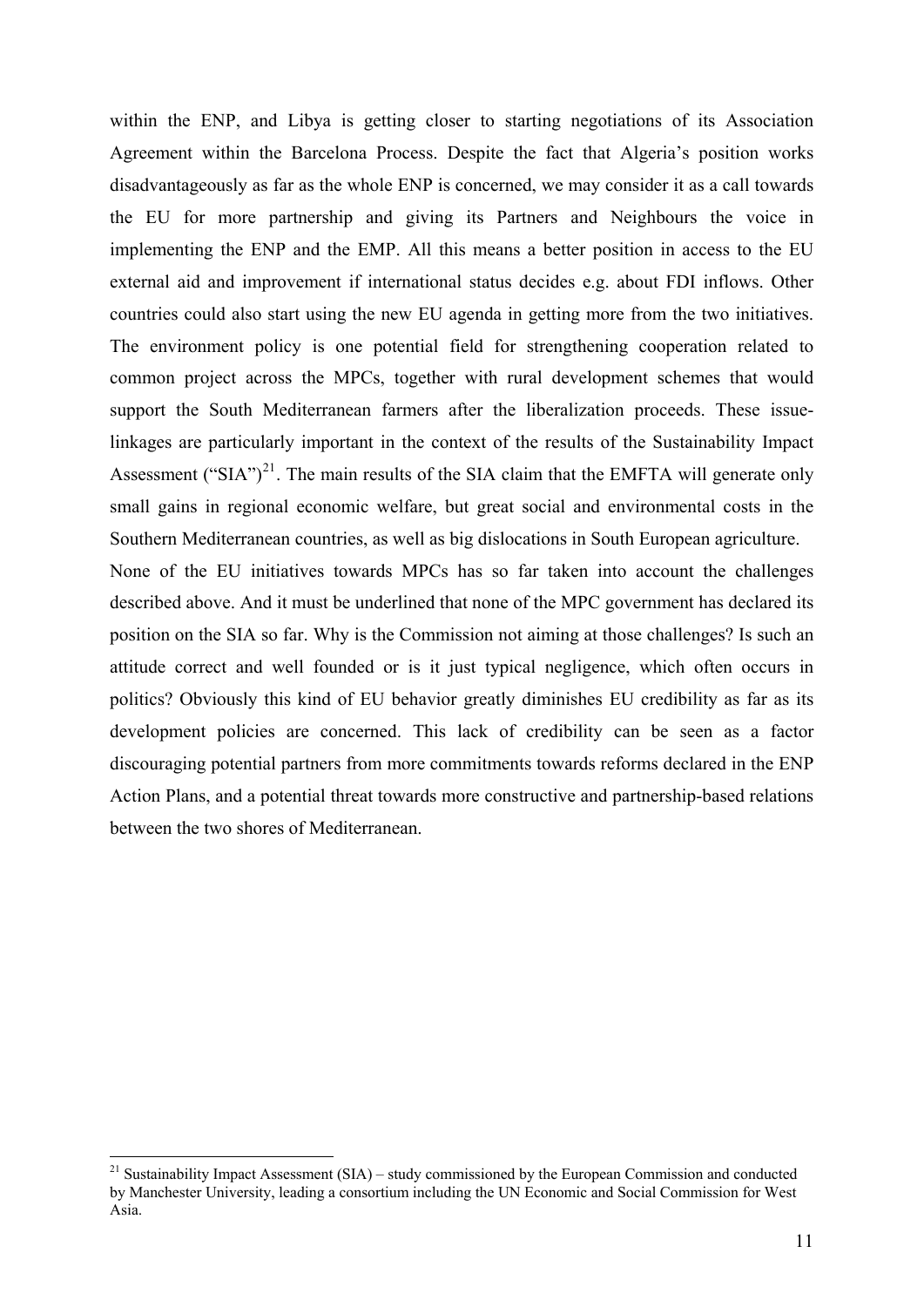### **2.2 Union for the Mediterranean**

1

In May 2008 the European Commission adopted "Barcelona Process: Union for the Mediterranean", a program for multilateral partnership.<sup>[22](#page-11-0)</sup> It was also a subject of the Presidency conclusions in June 2008.<sup>[23](#page-11-1)</sup> Its aim is to revive and reinforce regional relations, and give better visibility to the European policy towards Mediterranean.<sup>[24](#page-11-2)</sup> New institutional solutions are designed to strengthen cooperation and give new impetus to the reforms. It is seen as a new forum and opportunity for southern countries, too. With the French presidency of the EU in the second half of the 2008 we may expect some changes in the EU Mediterranean policy and a new phase in the Partnership. Work program prepared by France is a proof of a new impulse that will encourage a process leading to quicker development of regional relations, with trade liberalization.<sup>[25](#page-11-3)</sup> In spite of the criticism and hesitation of some of the EU MS and MPCs concerning this proposal, the European Commission revealed the framework of the future structure. It included the creation of the secretariat as well as permanent committee of Euro-Mediterranean representatives. In order to upgrade political relationship within the Mediterranean cooperation, the initiative foresees biennial summits of heads of governments managed by established co-presidency and annual foreign affairs ministerial meetings, sector ministerial meetings as well as senior officials and Euro-Med Committee meetings. A joint secretariat will be established to promote and follow up projects, and the permanent committee of Euro-Mediterranean representatives is presumed to work in Brussels. The Euro-Mediterranean Assembly was established in order to complement the inter-parliamentary dimension of the Union. All parts of the new structure are assigned to support and meet the goals of the Barcelona process<sup>[26](#page-11-4)</sup>.

It is expected that the framework of the "Union for the Mediterranean" initiative will put special attention to issues such as setting up common objectives related to environmental policy; transportation routes; solar energy for Mediterranean region; cooperation between

<span id="page-11-0"></span><sup>22</sup> Commission of the European Communities. *Communication from the Commission to the European* 

*Parliament and the Council. Barcelona Process: Union for the Mediterranean,* Brussels, 20/05/08, COM (2008)

<sup>319 (</sup>Final).<br><sup>23</sup> Council of the European Union, *Presidency Conclusions*, Brussels, 20 June 2008, 11018/08 CONCL 2, p.18.

<span id="page-11-2"></span><span id="page-11-1"></span><sup>&</sup>lt;sup>24</sup>The list of nine states has been extended and now includes: Mauritania, Morocco, Algeria, Tunisia, Libya, Egypt, Jordan, Palestinian Authority, Israel, Lebanon, Syria, Turkey and Albania.

<span id="page-11-3"></span><sup>&</sup>lt;sup>25</sup> French Presidency of the Council of the European Union, *Work Programme*, 1 July – 31 December 2008. Europe taking action to meet today's challenges, www.europa.eu/ue2008.fr<br><sup>26</sup> *Barcelona Process: Union for the Mediterranean. Commission adopts proposals to enhance the partnership* 

<span id="page-11-4"></span>*between the EU and its Mediterranean neighbours*, Press Releases, Reference: IP/08/774, 21/05/2008.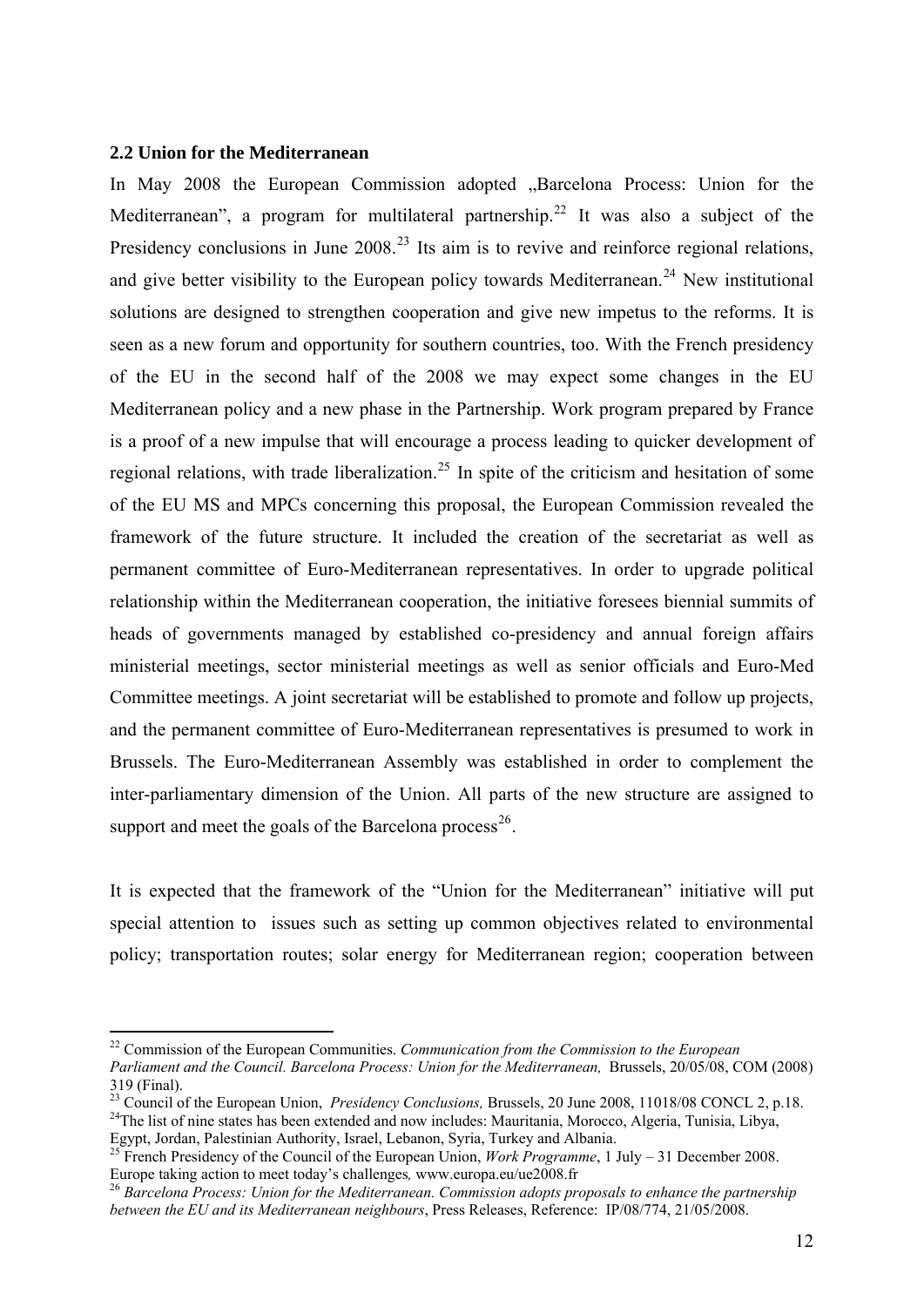scientific and academic scholars in the area on agriculture and fisheries; development cooperation on maritime security.

The list of priorities indicates that measures aimed at fostering the EMFTA will not be addressed by the Union in the first place. It means that bilateral dimension of the Barcelona Process and the ENP might have crucial importance for negotiating trade liberalization. However, the initiative of the Union carries new challenges for development of the ENP as well as the EU development of external relations with other countries and regions. Such institutional process of widening and deepening relations with one region would have a significant impact on other EU's partners and neighbours. Thus, the EU Southern members could be less interested in the development of other dimensions of Union' neighbourhood policy. Due to the establishment of the Southern country co-presidency and the selection of a Southern host country for joint Secretariat, the remaining EU members could consider their priority policy to be excluded or neglected. Therefore there is a question on relations between Northern and Southern societies and enhancement of other directions of the ENP.<sup>[27](#page-12-0)</sup> What is more, although the Union for the Mediterranean develops the regional dimension of the Barcelona Process, its influence on changing role of MPCs in bilateral negotiations with the EU and is to be seen. Egypt, co-chairing the inaugurating summit in Paris  $(13<sup>th</sup>$  July), can serve as an example. There are also signals of ongoing talks as bilateral negotiations on trade liberalization in services have been launched with Egypt, Morocco, Tunisia and Israel, and some sector agreements were concluded (like agreement to further liberalize trade in agricultural and fishery products between the EU and Egypt and Israel; according to the Rabat Euro-Mediterranean Road map for Agriculture). A third round of trade talks between Egypt and the EU was to begin on the December 5, 2007, but it was postponed due to the two sides' differing approaches: the Egyptians wanted bilateral talks, while the Europeans wished to negotiate simultaneously with all Agadir partners. In any case, talks will be held in the framework of the ENP. Under the EU-Egypt ENP Action Plan of March 2007, negotiations will identify and adopt supporting measures to ease access to the export markets by, among other tools, approximating technical legislation and increasing cooperation in international marketing standards for all raw and processed agricultural goods.<sup>[28](#page-12-1)</sup>

<span id="page-12-0"></span> $27$  There is also unresolved problem related to leadership of the initiative, however France, as a country which presently holds the EU Presidency and as an initiator of the "Union", seems to be a natural candidate to take on the role. Nevertheless the situation can change when the Lisbon Treaty with new rules related to external representation of the EU comes into force.

<span id="page-12-1"></span> $28^{\circ}$ Under the plan, this will come with aid of 558 million euros in 2007-10, which in turn should also help attract lending for investment of 250-300 million euros, for a total of over 800 million euros.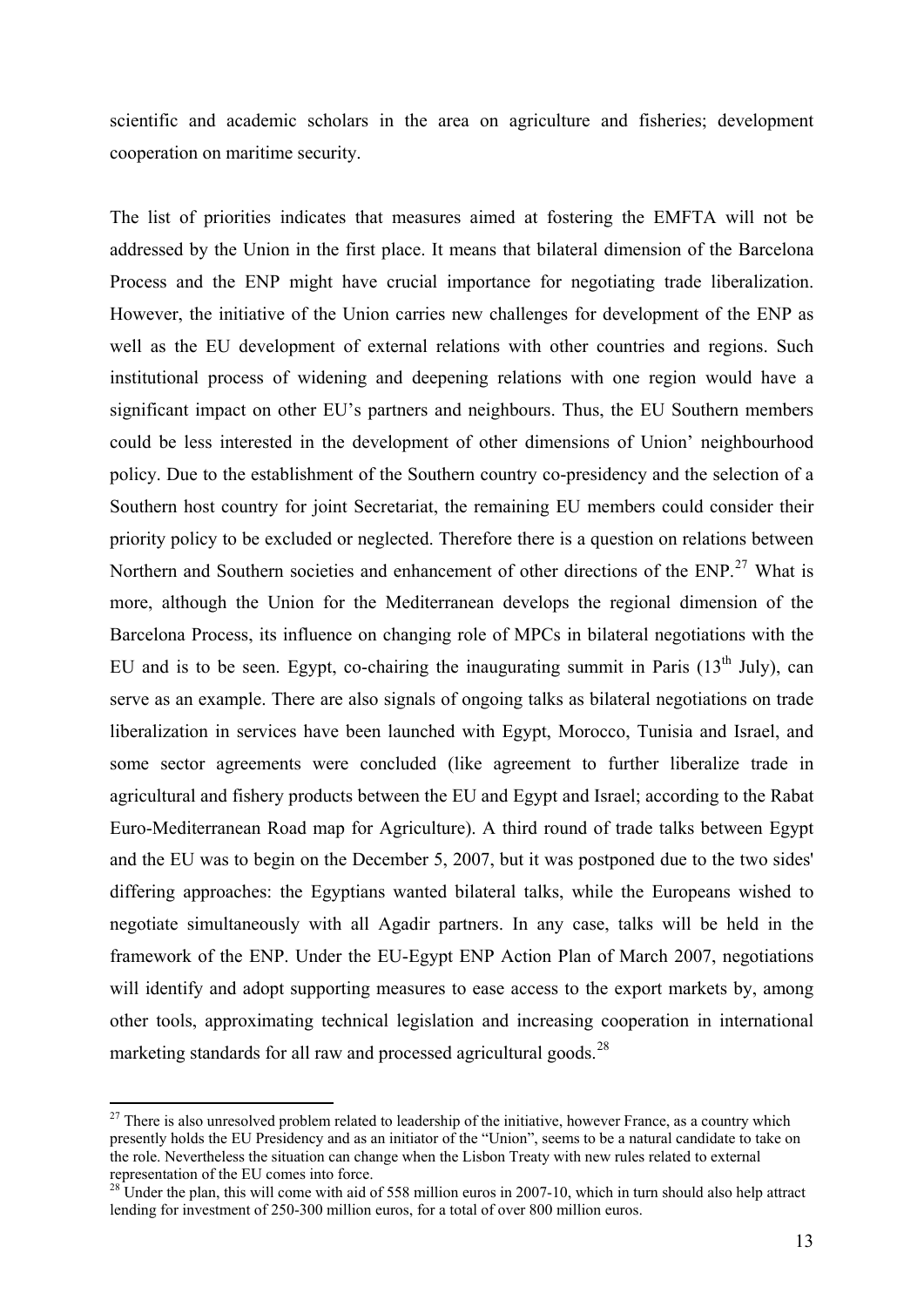Summing up, if the MPCs want to play a role of a partner in the Barcelona Process, they should start using its different dimensions – multilateral, regional and bilateral – in a cocoordinated way in order to achieve more gains and fulfill their goals and not only the EU policy ones. Such policy would be even more strengthened by deeper involvement of MPCs in liberalization of trade on a global level – within the WTO.

# **2.3 The EMFTA and current WTO negotiations**

1

All the EU initiatives towards the MPCs focus on trade and development, which are strictly combined with the goals of the WTO Doha round of negotiation (Doha Development Agenda – DDA). Those initiatives can accelerate, as the EU and the WTO members are close to a new agreement on agriculture trade liberalization. Most of the MPCs are members of the  $WTO^{29}$  $WTO^{29}$  $WTO^{29}$ , however, as many authors stress, they are lagging behind the commitments made within the GATS. Not only is a number of sectors subjected to GATS disciplines limited, but also the commitments made are very shallow - Tunisia has bound only 3 out of 11 possible sectors, Egypt 4, Morocco 7, and Jordan 11. Among the most frequently bound sectors there are: tourism and financial services, (by four of the eight Arab MPCs), followed by communications, construction, and transport services (bound by three countries each). With respect to services, the EU would like to start with financial services, IT, transport and energy. Some of the services, after having the multilateral basis, could be further deepened on a regional or bilateral basis. Generally, binding a greater number of sectors and deeper commitments on the side of MPCs could be treated as "an important signal to investors, it can externally anchor domestic reforms, and it discourages vested interests to lobby for trade protection<sup>"[30](#page-13-1)</sup>. An ambitious deal on services is a goal of the EU, but significant progress would be made only when there is a movement in agricultural and industrial market access although some reports<sup>[31](#page-13-2)</sup> show that more could be gained, by both developing and developed countries, from a 25% cut of the barriers in services than from a 70% tariff cut in agriculture

<span id="page-13-0"></span><sup>&</sup>lt;sup>29</sup> Except Algeria, Lebanon, Libya and Palestinian Authority who gained the status of Observer and Syria which is treated as Accession working party.

<span id="page-13-1"></span><sup>30</sup> D. Müller Jentsch, *Deeper Integration and Trade in Services in the Euro-Mediterranean Region, Southern Dimension of the European Neighbourhood Policy*, World Bank, 2005, p. xvi.<br><sup>31</sup>Y. Decreux, L. Fontagné , *A Quantitative Assessment of the Outcome of the Doha Development Agenda*,

<span id="page-13-2"></span>CEPII, 2006, http://trade.ec.europa.eu/doclib/docs/2006/june/tradoc\_129124.pdf, K. Anderson, W. Martin, D. van der Mensbrugghe, *Doha Merchandise Trade Reform: What's at Stake for Developing Countries?,* World Bank Policy Research Working Paper 3848, February 2006, http://www-

wds.worldbank.org/external/default/WDSContentServer/IW3P/IB/2006/02/15/000016406\_20060215164859/Re ndered/PDF/wps3848.pdf.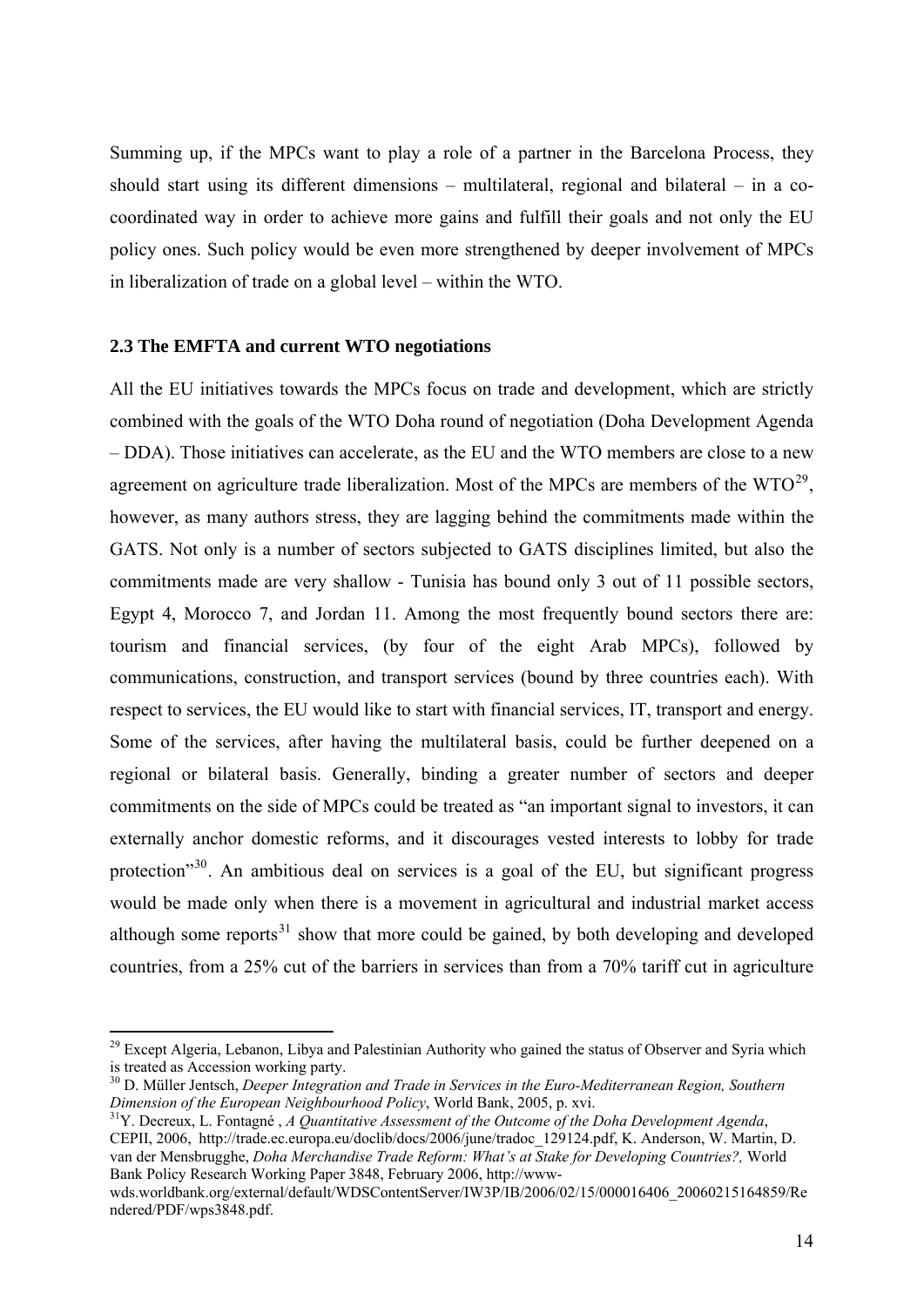in the North and a 50% cut in the South<sup>[32](#page-14-0)</sup>. The most important condition of such liberalization is the value added component. The higher this component, the shorter time a country needs to catch up. This is why liberalization of industrial trade is more important than liberalization of agricultural one. It does not matter that catching up economies do not have competitive industry, because with foreign direct investment (FDI), they will create it. The same problems were discussed in case of Poland and other East and Central European economies when they were opening up with the EU.

The processes of forming the EMFTA as well as the WTO multilateral negotiations undergo simultaneously and have mutual effect on each other. In negotiation on services, intellectual property rights, government procurement and agriculture, the EU would seek commitments beyond the provision approved under the WTO rules. If there is consent within the MPCs, the parties can agree for inclusion of the Singapore issues (investment protection, competition policy, transparency in government procurement and trade facilitation) into the agenda of bilateral negotiations. The sector which may exceed the provisions within the WTO is services, especially in such cases where the EU's law is more developed than the WTO's – e.g financial services, ICT. Progressive and reciprocal liberalization of trade in services would contribute to mutual benefits, while services would account for around 75% of employment in the GDP in the EU and around  $60\%$  of the GDP in the Southern Mediterranean countries<sup>[33](#page-14-1)</sup>. The most difficult sector for negotiations is agriculture. Mutual agricultural trade is to be liberalized on a partial and reciprocal basis. Almost 80% of the EU Mediterranean agriculture products imports are at zero duty and slightly more than 20% of MPCs imports from the EU are at zero tariffs<sup>[34](#page-14-2)</sup>. The EU-EMP trade in agriculture is asymmetrical in favor of the latter.

Further development of trade liberalization depends on the outcome of the WTO Doha round or further proliferation of regional and bilateral preferential trade agreements. Regional agreements have always liberalized trade deeper than the global ones. Until now, agreements with fewer participants generally were cutting barriers deeper between its participants than those with bigger number of participants. Perhaps at this stage of international relations it could have been changed. There is an additional argument in favour of such solution.

<sup>1</sup>  $32$  Euroactive, The WTO Doha Development Round, Published: Tuesday 1 August 2006.

<span id="page-14-1"></span><span id="page-14-0"></span><sup>&</sup>lt;sup>33</sup> Services and investment liberalization in the Euro-Mediterranean Region,  $\langle$ http://trade.ec.europa.eu/doclib/docs/2006/march/tradoc 127733.pdf>

<span id="page-14-2"></span> $^{34}$  A. Asbil, The Euro-Mediterranean Roadmap for Agriculture, DG Agriculture and Rural Development, European Commission, 8-9 February 2006, Cairo

<sup>&</sup>lt;http://www.cndwebzine.hcp.ma/cnd\_sii/IMG/pdf/Sustainable\_rural\_dev.pdf>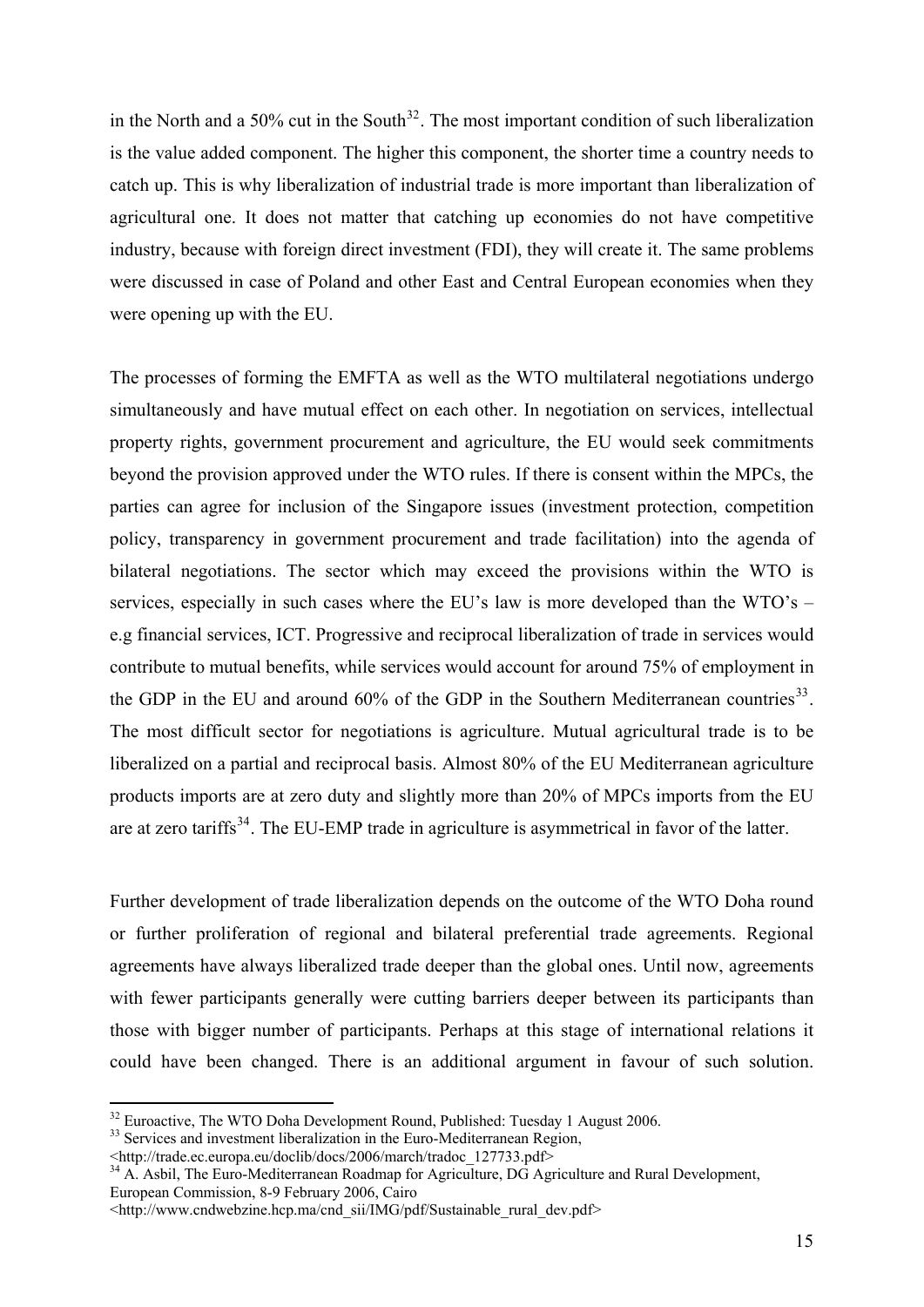Liberalization should integrate economies representing different levels of development as integration among poor but equally underdeveloped economies does not work. Equal development only makes sense while integrating economies are developed. At this point we can ask what might happen if no agreement is reached in Doha Development Round and what kind of impact it would have on the EMFTA? Will the WTO multilateral trading system remain the basis for world trade or will regional trade agreements dominate international system? If the Doha round fails, there will be less opportunity for significant trade reform in developed as well as developing countries. However, if it succeeds, the new multilateral agreement on agricultural would create bigger opportunity for producers of fruits and vegetables in the MPCs; domestic support would be cut in the EU and other developed countries; and no export subsidies would distort international trade. If there was successful conclusion of non-agricultural market access (NAMA), there would be more trade opportunity for Mediterranean products including fisheries, further liberalization of trade in services and adoption of substantial trade facilitation procedures, such as reduction of administrative and technical barriers to trade. As it was mentioned above, non-tariff barriers constitute one of the biggest obstacles to trade in Mediterranean products therefore there is strong need for adoption of appropriate rules on multilateral level.

As a result of the suspension of the Doha round negotiation there are pending questions on further opening up of markets in agriculture, industry and services. How can MPCs and other developing countries make the most of new trading opportunities and what kind of economic effects the DDA would have on these countries? According to the research undertaken by the team from Trade, Equity, and Development project at the Carnegie Endowment in Washington, "among developing countries, about 90% of the gains from Doha negotiation outcomes would come from liberalization of trade in manufactured goods. Most developing countries will benefit from liberalization of trade in manufactured goods, with China gaining the most and Asian countries gaining more than Latin American and African countries"<sup>[35](#page-15-0)</sup>. Negotiations always require specific approaches. Nevertheless, utilization of strategies applied by current EU member states may turn out not to be the best possible choice. East Central European states were using the strategy that was successful in case of Spain, Portugal or Greece. All mentioned states have joined the European Communities in different stages of integration. In other words, since that times the depth of integration has changed. In case of

<span id="page-15-0"></span><sup>35</sup> *Winners and Losers: Impact of the Doha Round on Developing Countries*, ed. S. Polaski, Carnegie Endowment Report, March 2006.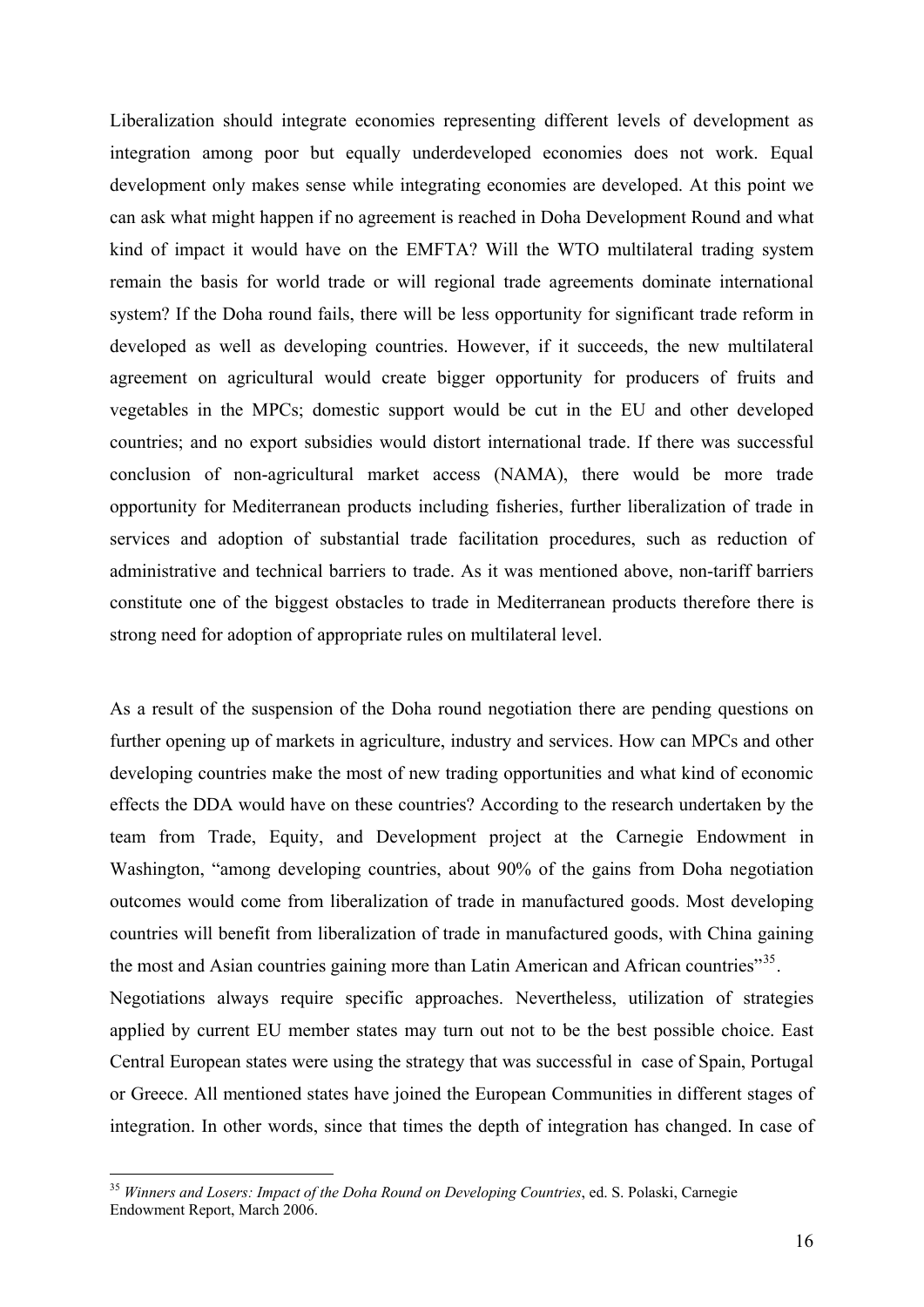MPCs the depth of integration has not been different, but the level of international integration and liberalization has been higher. This creates new conditions for MPCs to negotiate their terms of future cooperation with the EU.

Summing up the above discussions, we may draw following conclusions and at the same recommendations, both for the EU representatives and the MPCs for developing their common liberalization agenda:

## *Linking trade and not trade issues*

The ambitious goals of trade liberalization between two regions (EU and MPCs) can only be achieved when both the most crucial and difficult negotiation fields - agriculture and services - become a subject of real concessions on both sides. However, bringing more issues to the negotiation table can be, especially for the MPCs, crucial factor that would decide on strengthening their bargaining power against the EU. The environmental and energy arenas, as well as agriculture development schemes are potentially to be the crucial aspects as regards to the strategic interests of the EU and the MPCs. MPCs searching for more access to the EU market should raise their interest in wider EU agenda in order to find more arguments supporting their development aims.

## *More coordination and consistency in liberalization policies of the MPCs*

The EU policy towards the MPCs evolves and brings new ideas to the mutual cooperation. The Union for Mediterranean is just one example of such initiatives. If the MPCs want to play a role of a partner in the Barcelona Process, they should start using its different dimensions – multilateral, regional and bilateral – in a co-coordinated way in order to achieve more gains and fulfill their goals and not only the EU policy ones. The EU on the other hand should be aware of the fact that bringing a larger number of initiatives is not necessarily advantageous, especially from the point of view of consistency and coherence of EU actions in the region.

## **Selection of a forum for further liberalization**

Liberalization should be preceded, notwithstanding it will be conducted globally, subregionally, regionally or bilaterally. Selection of a level for liberalization of particular type of goods, services can however be decisive for effectiveness of the liberalization process at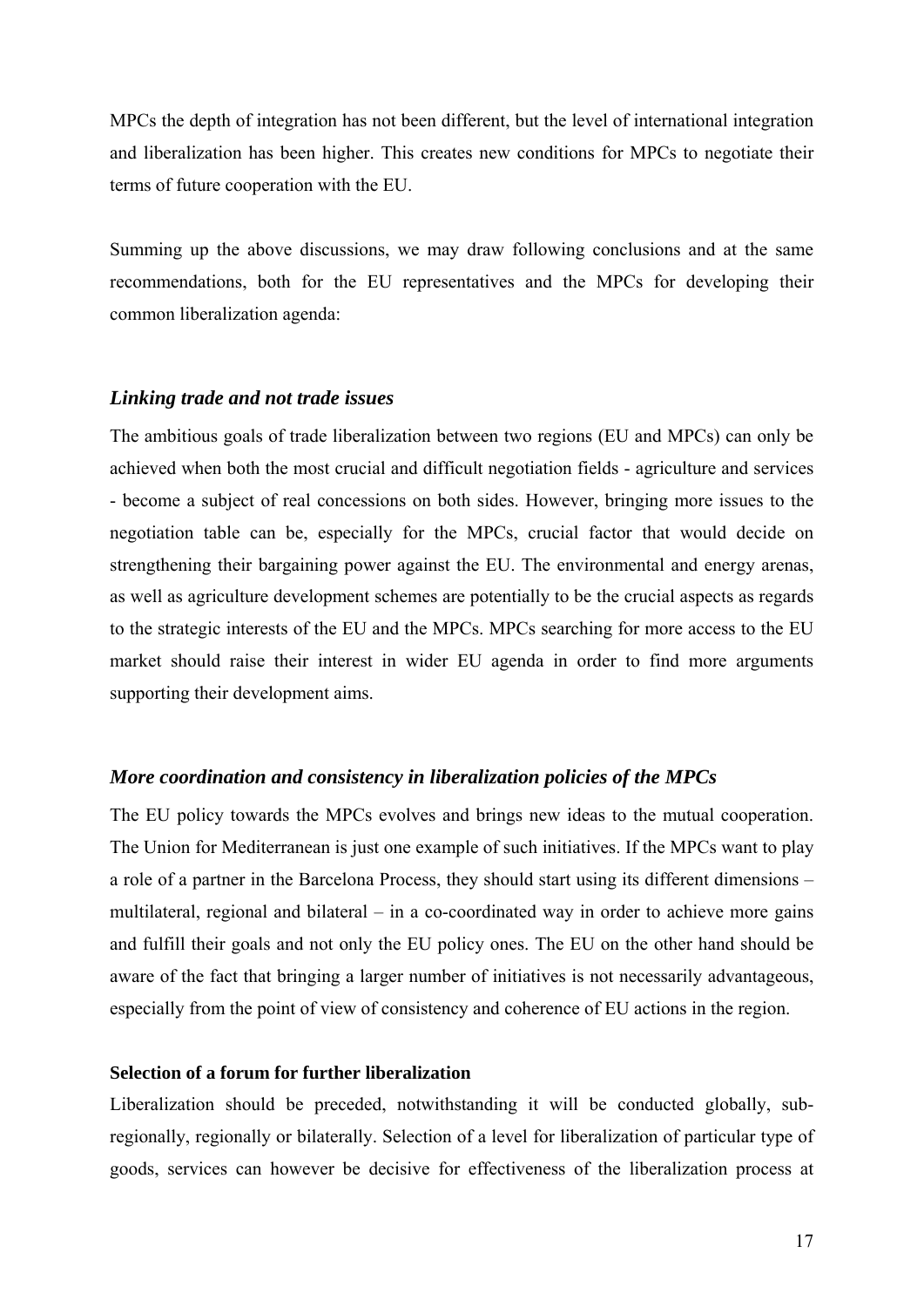particular time and in a particular context.[36](#page-17-0) Generally, the more institutionalized negotiation fora, the more effective – i.e. deeper and wider is the liberalization process. Bilateral negotiations can usually go further, deeper liberalizing trade. Multilateral negotiations have to take into account the possibilities to liberalize the weakest partners, but if it succeeds, the results will be more stable. Nevertheless, there is more and more evidence that liberalization among economies representing differentiated levels of development is stimulating growth in those more developed and in those less developed, changing their branch structure<sup>[37](#page-17-1)</sup>. It is important in what sequence the liberalization is done. In case of MPCs, first agreements should be signed with developed economies but FTAs should be created regionally first, as bigger market attracts more FDI.

#### **3. EMFTA - Negotiation Process and its Outcomes**

Examining the Barcelona Process in more detail, one has to proceed using three criteria: bargaining outcomes that depend on the setting of negotiations, the actors' bargaining power, and the choice of bargaining issues. National governments of both the EU member states and the MPCs serve as gatekeepers for bargaining issues. This role ensures that only those policy issues are subject to international disputes which will not undermine the entire Barcelona Process, resulting in a total breakdown of negotiations. Some issues, however, which are important in the long-term might not yet have been negotiated, or there may be areas of issues where actors have been unable to achieve considerable progress $^{38}$  $^{38}$  $^{38}$ .

As it was mentioned in the previous chapter, the outcomes of the negotiation process depend on the MPCs' ability to arrange for side payments, package deals and other items of trade-off to counter the EU's bargaining power. So far, the whole negotiation process was concentrated on the issues of agriculture and industrial goods, whereas services have just started to be on the agenda. It will be interesting to see how the interactions between those two areas will be shaped by both negotiating partners – the EU and MPCs.

<span id="page-17-0"></span><sup>36</sup> C. L. Davis, *Setting the Negotiation Table: The Choice of Institutions for Trade Disputes*, Princeton University.

<span id="page-17-1"></span><sup>37</sup> K. Żukrowska (red.), *Zróżnicowanie rozwoju jako impuls pro wzrostowy w gospodarce światowej*, SGH 2008, s. 215.

<span id="page-17-2"></span><sup>38</sup> Jean Monnet Centre of Excellence, Freie Universität Berlin, *GO-EuroMed-The Political economy of Euro-Mediterranean Governance, Specific Target Research Project, Stage II Summary*, February 2008, p.12.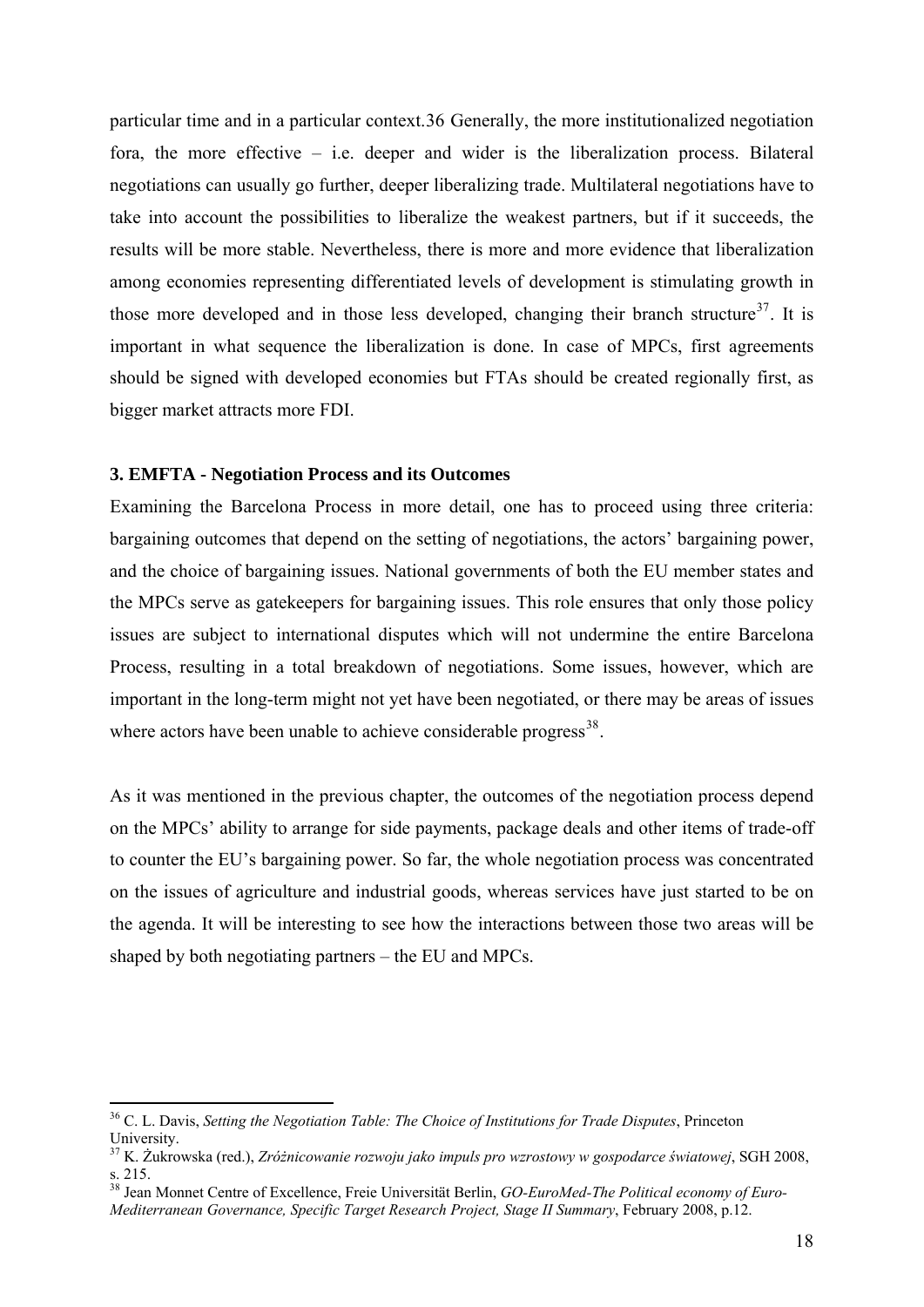# **3.1 Liberalizing Agriculture [39](#page-18-0)**

One of the latest developments in the Euro-Med trade relations, which is EU-Egypt preliminary agreement announcing free access to Egypt's market for around 90% of EU agriculture and fisheries exports and to EU market for 70% of Egyptian exports, shows that bilateral liberalization is progressing (despite the stalemate at the WTO). On the other hand, the fact that this agreement limits access to the EU market for Egyptian tomatoes, cucumbers, artichokes, grapes, garlic, strawberries, rice and sugar, processed tuna and sardines, shows that the pace is slow and still "Mediterranean" agriculture goods where MPCs have a significant comparative advantage are excluded from bilateral liberalization. None of the bilateral agreements – neither the AA nor the AP - speaks clearly about the liberalization in agricultural sector. The AA contains provisions on liberalization of industry trade and the AP focuses on the issues concerning sanitary and phyto-sanitary standards or environmental policy. Further reducing the EU's agricultural tariffs, tariff quotas, farm subsidies and other Common Agriculture Policy (CAP) instruments is highly dependent on the EU hot debate over the CAP reform, EU agricultural commitments and the WTO rising food prices ("food security" $)^{40}$  $)^{40}$  $)^{40}$ . The rising prices have already imposed introducing some short term measures which are also supporting the liberalization of agriculture markets.<sup>[41](#page-18-2)</sup> EU agriculture regime is, however not the only factor that leads to increases of the food prices. The second one is the target of EU energy and climate package which is increasing biofuels usage by 10% by 2020. These two processes are a great challenge for the whole EU and they denounce very bitter negotiations among not only the EU member states, but also within the EU. What could be indeed seen recently is that the problems with veto players<sup>[42](#page-18-3)</sup> are not only important when analyzing the domestic level of a game, but also on the European level - veto players cannot only be found within the governments of particular EU or MPCs, but also within the  $EC - e.g.$ the situation between Barnier and Mandelson<sup>[43](#page-18-4)</sup>. Therefore the EC should not be treated as one body with one interest and objective, but as a consistent of a number of veto players.

<span id="page-18-0"></span><sup>39</sup> A. Tovias, *Is The European Neighbourhood Policy Directed To Its Mediterranean Partners Coherent?*, Global Europe Papers 2008/10.

 $40$  Riots in Egypt as an example.

<span id="page-18-2"></span><span id="page-18-1"></span><sup>&</sup>lt;sup>41</sup> These measures embrace: reducing buffer stocks and export refunds and suspending import duties on almost all cereals.

<span id="page-18-3"></span> $42$  Veto players are individual or collective decision makers whose agreement is required for the change of the status quo.

<span id="page-18-4"></span><sup>&</sup>lt;sup>43</sup> The row between Michael Barnier and Peter Mandelson is a sign of lack of common approach within the EU to issues such as the reform of its agriculture policy or tackling new global challenges such as climate change, energy security, the global food crisis.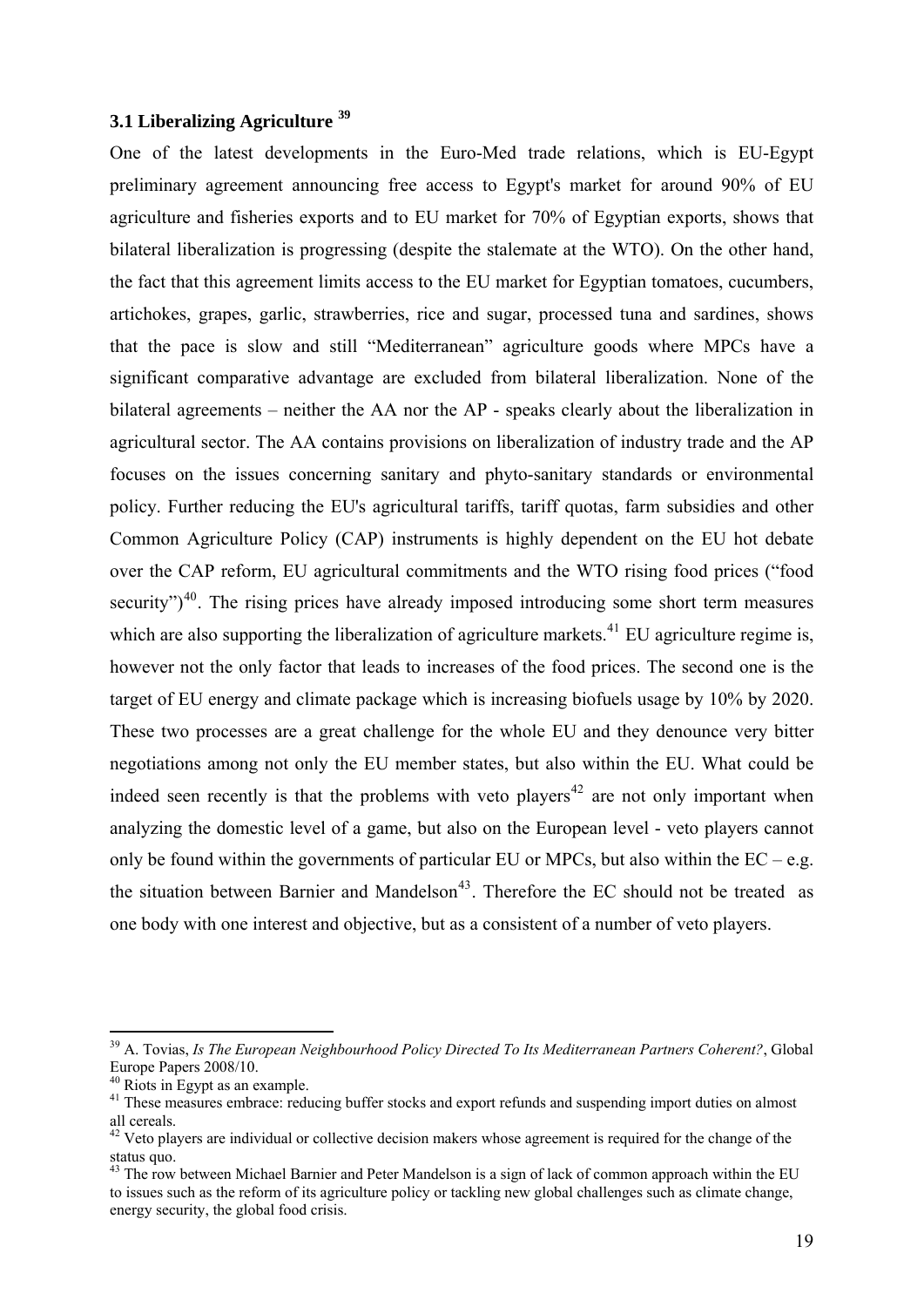At the moment it is hard to predict if the MPCs would become winners or losers of those developments in the EU agriculture policy. On the one hand, if the proposal of Barnier would gain more support and regional models of protecting farmers from different external shock would be introduced, some parts of MPCs' societies would gain and be strengthened – so would be the farmers in the EU. Increasing protectionism in agriculture could reduce the "zone of agreements" on both sides in this sector making negotiation of any further concessions more difficult. This would have an impact on the negotiations in services sector and lessening the "issue-linkage" tactics.

## **3.2 Liberalizing Services**

There are several arguments deciding about importance of liberalization of services trade in Europe. Services have high share of value added which means that they have impact on the dynamics of the standards of living improvement by increasing salaries. Not liberalized services (non-tradable) become one of the main internal sources of inflation in Europe, which is caused by limited completion in this specific market. The other source can be ascribed to hikes in raw material and food prices. The liberalization of trade in services could bring substantial gains, as services usually account for a large share of GDP and are important inputs into the production of most goods. Moreover, services liberalization in preferential arrangements carries fewer risks of income losses than preferential merchandise trade, because the elimination of the most common services restrictions does not cost the government revenues, so that there are no trade diversion effects.<sup>[44](#page-19-0)</sup> However, services liberalization is likely to be considerably more complicated than tariff reform, as it requires establishment of a carefully designed regulatory system and appropriate safeguard mechanisms, and sometimes involves a painful privatization process<sup>[45](#page-19-1)</sup>.

The existing regional integration agreements usually do not include services trade or if they do, this it is only to a limited extent. Hence – surprisingly – intra-regional differences in regulations, restrictions on currency convertibility and limits on the physical movement of persons are at present creating a situation in which it is often easier for MPC services providers to operate in countries outside the region, e.g. Western Europe, than within.<sup>[46](#page-19-2)</sup> The considerable development of services exports which started in 2001 should motivate the MPCs to reform their institutions and implement administration procedures in order to enable

<span id="page-19-0"></span><sup>&</sup>lt;sup>44</sup> *Middle East and North Africa* ..., op.cit., p. 63.<br><sup>45</sup> Ibidem.

<span id="page-19-1"></span>

<span id="page-19-2"></span> $46$  Ibidem, p. 64.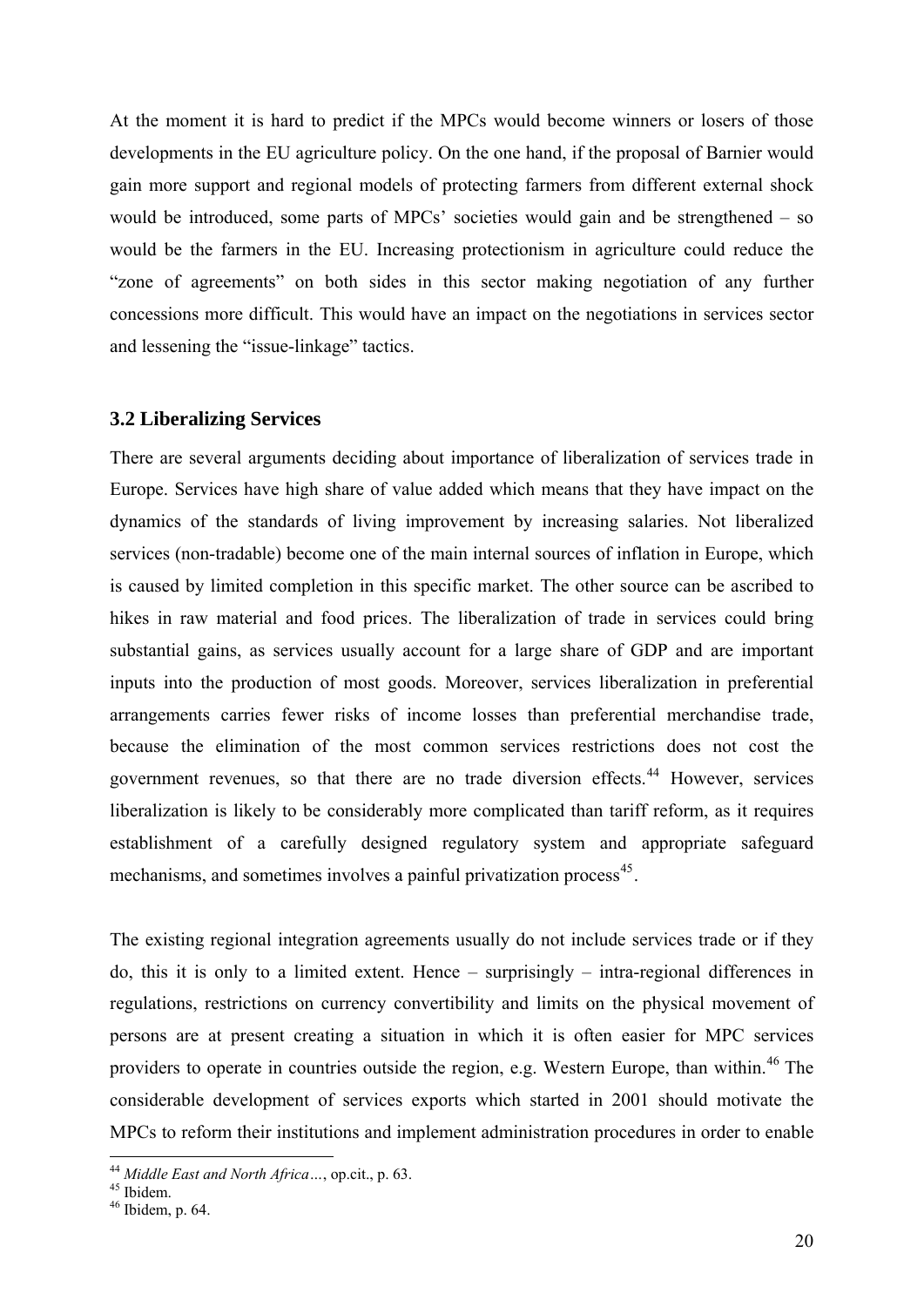at least partial liberalization of trade in services. The official inclusion of the services trade in the bilateral AA with the EU seems to be necessary to speed up the process. A give-and-take package for both sides could be a good solution in this case, that is, trade in agricultural products asked for by MPCs could be exchanged for trade in services desired by the  $EU^{47}$  $EU^{47}$  $EU^{47}$ .

However, when looking at the declared interests of the EU and MPCs as far as the services liberalization is concerned, there seems to be more divergence than convergence. MPCs have their comparative advantage in Mode 2 (consumption abroad) and Mode 4 (movement of natural persons). Even if the EU would be more reluctant to liberalize Mode 2, it will be difficult for the EU to liberalize labor-intensive services – not accepting the whole Bolknestein directive. It is so because of EU Old Member States' fear against service providers from New Member States which is a sign of the EU capacity and negotiation "resistance point" in this area. Although the ENP document states that "free movement of persons is not in the agenda for the foreseeable future", some measures regarding temporal movement of people could be introduced via bilateral negotiations, even not with the EU, but with particular Member States.

Nevertheless, there are several arguments in favor of services liberalization both within the EU (the Bolkenstein directive) as well as in relations with third states. First of all, lack or limited liberalization keeps the prices of services high. Secondly, lack or limited competition keeps the costs of production in this specific sector high, which can be used as an argument that high costs explain high prices. Nevertheless, both could be lowered by liberalization. Thirdly, low prices mean more consumption as elasticity of demand is high in this area. Fourthly, increased consumption means more jobs. Fifthly, non-tradable services are one of the sources of inflation, in parallel with growing raw material prices. Sixthly, non-tradables have much higher value added in comparison with industrial products, which means that they help to accumulate more, what in turn leads to higher standards of living.

As it was stated above, the MPCs hardly develop their comparative advantages in the services Modes other than 2 and 4. Among the services sectors that are considered as possibly bringing more positive results that the WTO could do, there are air transport and electricity, electricity regulators, customs authorities, the mutual recognition of professional qualifications and ITenabled services. Some of them should be developed more on a regional basis (within the Union for Mediterranean) – e.g. transport, electricity. However, IT enabled services are an

<span id="page-20-0"></span><sup>47</sup> D. Müller-Jenksch, op. cit., p. 39.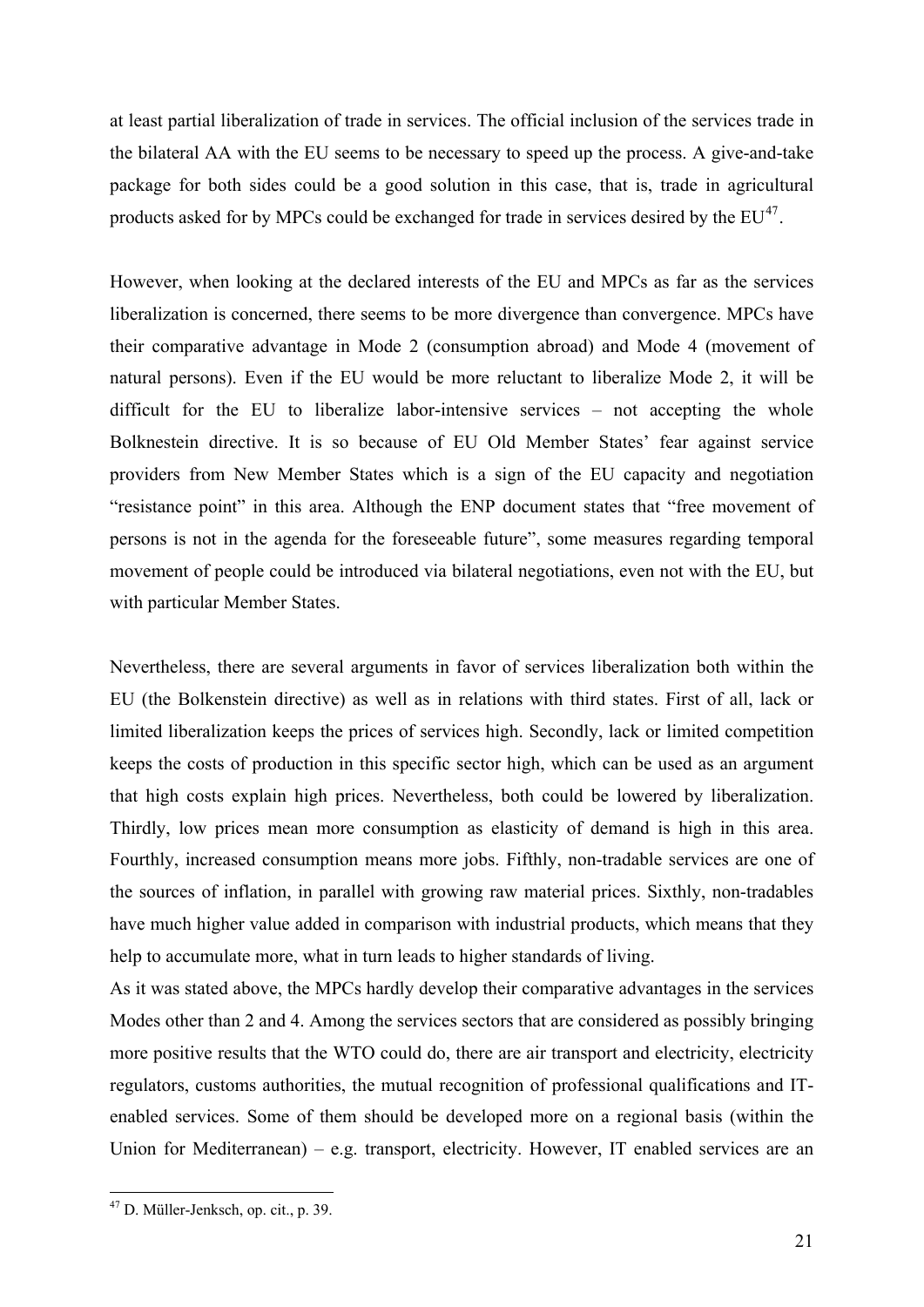example for possible bilateral agreements preceded by the reforms that could be introduced and supported via the ENP Action Plans and by ENPI financial means.

Only through inclusion of services into the liberalization agenda between the EU and MPCs, the two sides will be able to move with the liberalization agenda. However, some studies<sup>[48](#page-21-0)</sup> stress that linkage between issues encouraging trade liberalization occurs only when veto players in each issue-area are band-wagon into it. In the case of EMFTA, it is rather hard to see e.g. farmers or financial services providers on both shores of Mediterranean supporting deeper liberalization at the same time. The most advantageous situation would be when the voices of financial sector on the EU side and farmers on the MPCs side would be strengthened in relation to the EU farmers and MPC financial sector. This could also be supported by strengthening EU Trade and Development Commissioners against EU Agriculture Commissioner and Agriculture Ministers in the Member States. Thus, the lower the degree of domestic opposition veto-players, the more probable is that efficiency improving policies will be introduced. The experience of East Central Europe shows that semi-finished goods and labor - intensive production has less advantages for a country which wants to catch up in a short period. The most advantageous model is to come as quick as possible to the branch/economic structure which is a copy cat of developed economies.

Summing up the above, discussions we may draw following conclusions and at the same recommendations both for the EU representatives and the MPCs for developing their common liberalization agenda.

<span id="page-21-0"></span><sup>48</sup> J., Morales-Ortiz, *Domestic Veto Players and Trade Liberalization: the United States, the European Union, and the Cairns Group Negotiating Positions from the GATT Uruguay Round to the WTO Doha Ministerial Meeting*, 2005.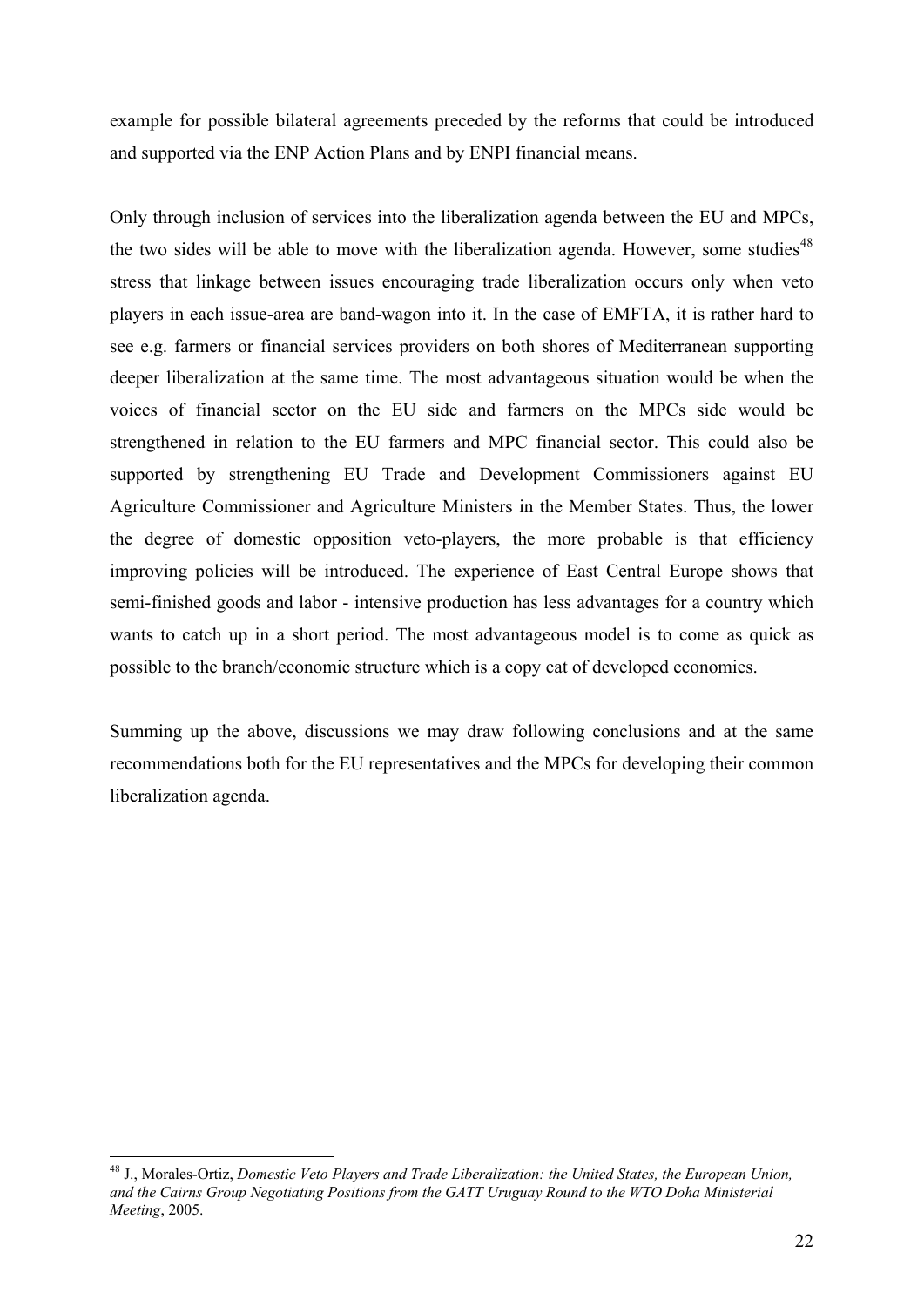### *Priority of liberalization areas within EMFTA*

Services should be recognized by the European Union as the most important sector of the EuroMed trade relations. Therefore the progress on services liberalization should be interlinked with progress in other areas i.e. agriculture, industry, investment. Thus, the European agricultural lobby would have to adhere to strong pressures from other sectors such as industry and finance to more commitments in agriculture in exchange for more commitments in services on the side of MPCs. However, the existing regional integration agreements usually do not include services trade or if they do, that it is only to a limited extent. The official inclusion of the services trade in the bilateral Association Agreements with the EU seems to be necessary to speed up the process.

#### *Priority of different modes of services*

MPCs need to push for more liberalization in services – with the EU or within the WTO - and introduce more domestic reforms. The sector which may exceed the provisions within the WTO is services, especially in such cases where the EU's law is more developed than the WTO's – e.g financial services, ICT. As it was highlighted, the MPCs hardly develop their comparative advantages in the services Modes other than 2 and 4 (consumption abroad and presence of natural persons). Among the services sectors that are considered as possibly bringing more positive results that the WTO could do, are air transport and electricity, electricity regulators, customs authorities, the mutual recognition of professional qualifications, IT-enabled services. Some of them should be developed more on a regional basis (within the Union for Mediterranean) – e.g. transport, electricity. However, IT enabled services are an example for possible bilateral agreements preceded by the reforms that could be introduced and supported via the ENP Action Plans and by ENPI financial means. Therefore liberalization should be done in the sphere of industrial goods, capital flows, and services, and followed by agricultural products and labor movement.

# **New global challenges - new issues in negotiations**

The MPCs should use the argument of growing food prices that affect their economies and societies, in order to strengthen their bargaining power against the EU countries regarding the agriculture issues. On one hand, the CAP reform will influence the future of FTA and therefore needs careful steps in the common position of Commissioners for Agriculture, Development and External Relations and Trade. On the other hand, economically more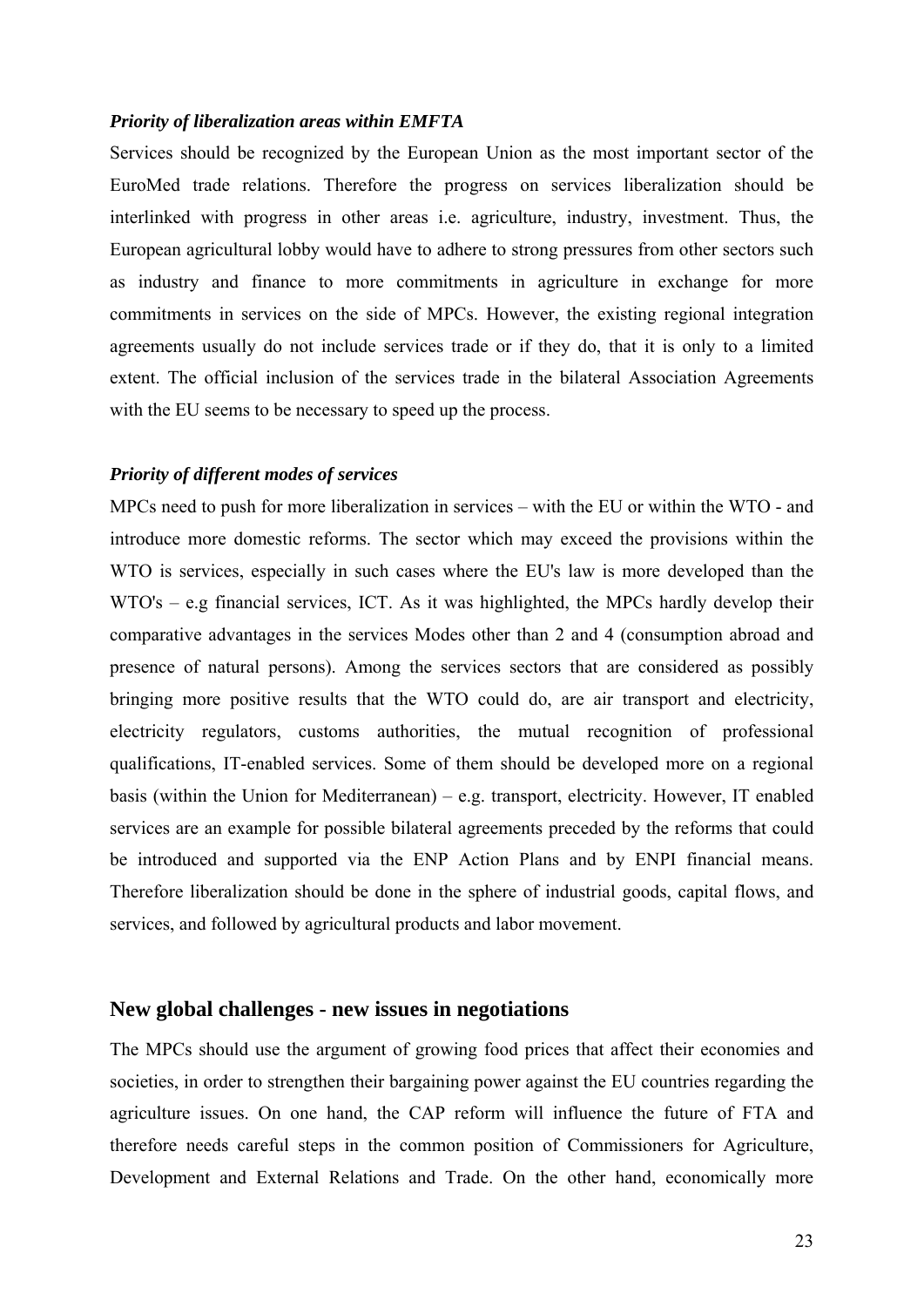efficient outcome might be reached by a strong agricultural reform pressure from both sides, produced by exogenous shocks like a growing world market demand and the liberalization talks within the WTO agricultural negotiations. However, in order to broaden the debate and include more policy arenas (e.g. environment and rural development issues) to the negotiations between the MPCs and the EU, the MPCs' negotiators need to strengthen their capacity and use more domestic support since as different evaluations suggest, the "negotiation capacity of states seeking to join trade pacts actually increases as pressure groups play active roles in this process"[49](#page-23-0).

### *Fair free trade between the EU and Med countries*

Fair free trade means not subsidized and liberalized trade i.e. trade without barriers for accessing any market. Fair trade does not mean that all trade has to be liberalized at the same time. The MPCs' catching up economies are interested in liberalizing trade of industrial goods, lowering the barriers for agricultural goods as well as for sensitive goods. Sensitive goods according to our findings are such goods which have started the first technological revolution and stayed protected since then, despite all changes which have taken place in the economy. They lose competitiveness because they are labor intensive and costs of labor are high in developed economies and much lower in the developing ones. Nevertheless, if sensitive production is moved to catching up economies, which gradually happens, this does not help much the catching up economies. All sensitive production is labor intensive and this means that it has relatively small share of the value added. For developing economies it is better (in their interest) to build their industry upon field with much higher value added component than textiles, cloths, shoes and leather.

#### **Summary**

1

As many academics put it, the Barcelona Process is not really multilateral; rather it is *bimultilateral*, whereas it is negotiated between a multilateral entity – the EU – and a single partner country. It means that not only is the EU a political organism which consists of 27 countries, but also the European Commission is a European institution that consists of 28 Directorates General.

In order to enhance the role of the MPC partners and limit the EU-centrality of the ENP actions and instruments (this belief is hindering the willingness and engagement of some

<span id="page-23-0"></span><sup>49</sup> Riad Al-Khouri, *Vying for Position*, Al-Ahram Weekly on-line,27 December 2007 - 2 January 2008, Issue No. 877.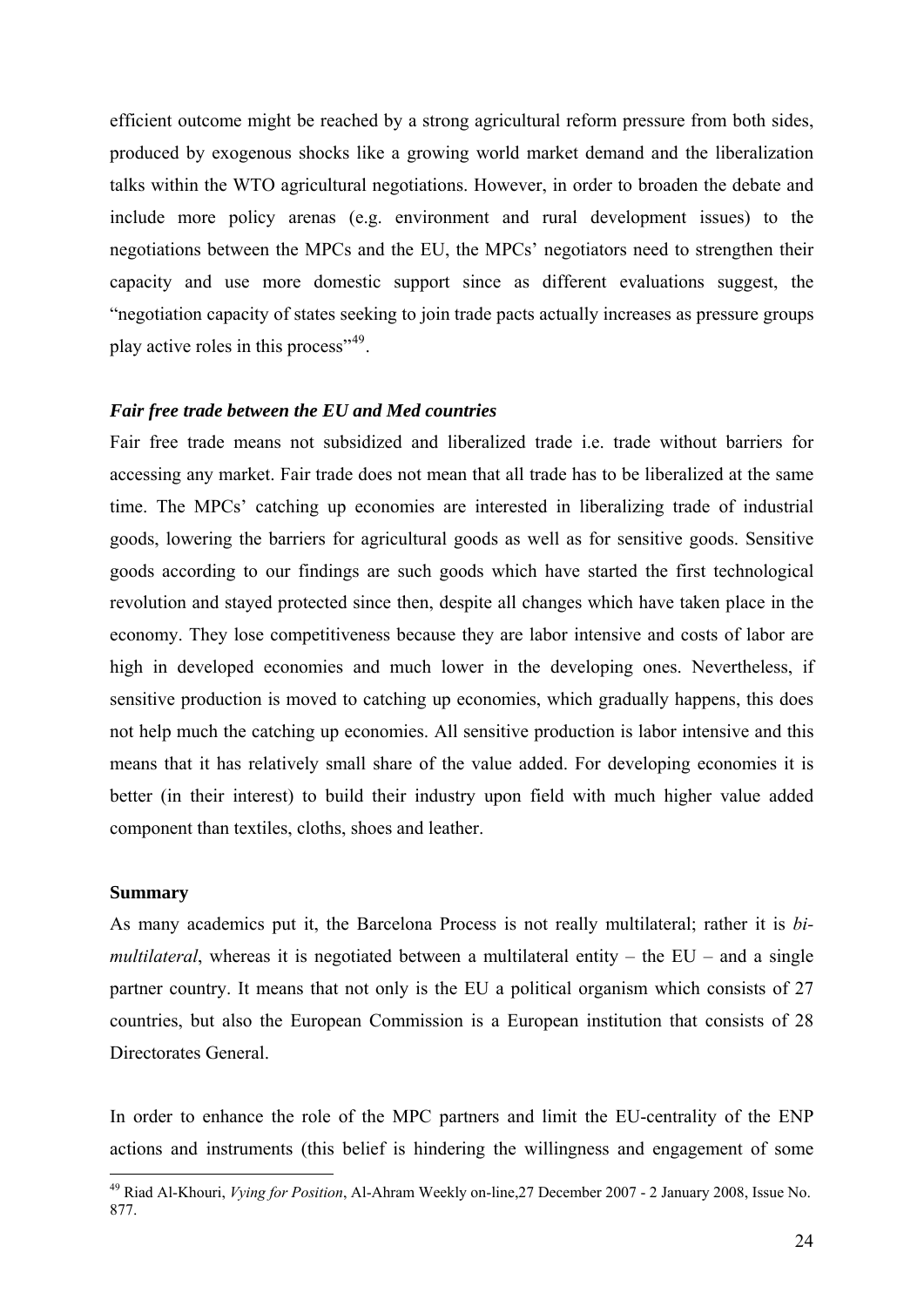countries and partners to engage in the EU initiatives), some kind of "de-centered integration" approach is needed.<sup>[50](#page-24-0)</sup> What would that mean in the context of bilateral institutions between the EU and MPCs? New regional institutions declared within the Union for Mediterranean should be firstly set up and MPCs should use these fora for streamlining issues important for them. What is necessary here is a reasonable plan of how to use the opportunities which are created by close institutional ties with the EU and put those ideas into life. The experience of the East and Central European states, which is unique, can until now be used as a road map for the MPCs.

More MPC - centrality in terms of EMFTA could be introduced by "simple" granting MPCs access to the EU markets for agricultural products in parallel to the liberalization of trade in services. However, it calls for more negotiations within the EU and concessions on the side of cherished groups like farmers which might be difficult, especially now in the face of so much attention towards the problems of food prices.

Together with the deepening of relations within the ENP scheme, there is clear evidence that some laggards in liberalization (Algeria, Libya) are benefiting from different EU initiatives and interests. The main rule of the EU approach towards the MPCs – the differentiation principle - may lead to decreasing consistency of policy towards creation of the EMFTA. Moreover, it appears that lack of a clear leader in liberalization processes might negatively influence the whole process. In the past the EU was using "leaders" in order to push for more involvement on the side of the partner countries (e.g. that was the case in the 2004 EU enlargement process). In this sense, differentiation principle in completing the EMFTA should not be seen as a process characterized by "different countries – different needs – different goals" but considered as a process of "different-countries – different needs – one goal".

<span id="page-24-0"></span><sup>50</sup> D. Bechev, K. Nicolaidis, *Integration without Accession: the EU's Special Relationship with the Countries in its Neighbourhood*, St Antony's College, University of Oxford, October 2007.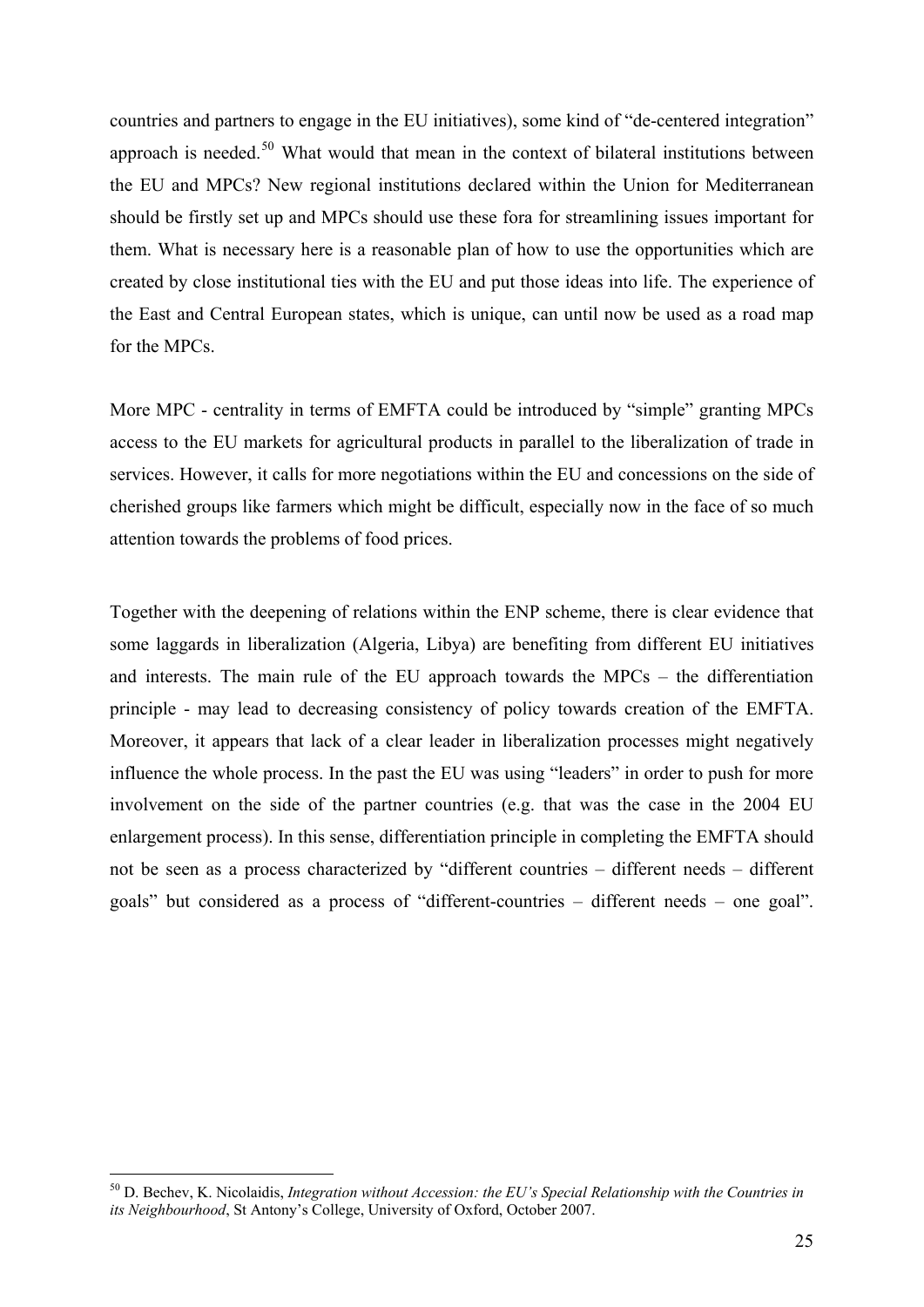# **References**

- *Agadir Agreement Agreement establishing Agreement Free Trade between Morocco, Tunisia, Jordan and Egypt*.
- Al-Khouri R., *Vying for Position*, Al-Ahram Weekly on-line,27 December 2007 2 January 2008, Issue No. 877.
- Anderson K., Martin W., Mensbrugghe van der D., *Doha Merchandise Trade Reform: What's at Stake for Developing Countries?,* World Bank Policy Research Working Paper 3848, February 2006, http://wwwwds.worldbank.org/external/default/WDSContentServer/IW3P/IB/2006/02/15/000016406 \_20060215164859/Rendered/PDF/wps3848.pdf.
- Asbil A., *The Euro-Mediterranean Roadmap for Agriculture, DG Agriculture and Rural Development*, European Commission, 8-9 February 2006, Cairo [http://www.cndwebzine.hcp.ma/cnd\\_sii/IMG/pdf/Sustainable\\_rural\\_dev.pdf](http://www.cndwebzine.hcp.ma/cnd_sii/IMG/pdf/Sustainable_rural_dev.pdf).
- *Barcelona Process: Union for the Mediterranean. Commission adopts proposals to enhance the partnership between the EU and its Mediterranean neighbours*, Press Releases, Reference: IP/08/774, 21/05/2008.
- Bechev N., Nicolaidis K., *Integration without Accession: the EU's Special Relationship with the Countries in its Neighbourhood*, St Antony's College, University of Oxford, October 2007.
- Brussels European Council, *Presidency Conclusions*, 14 February 2007.
- Cobham A., G. Dibeh (eds.), *Monetary Policy and Central Banking in the Middle East and North Africa*, European University Institute, March 2007.
- Commission of the European Communities. *Communication from the Commission to the European Parliament and the Council. Barcelona Process: Union for the Mediterranean,*  Brussels, 20/05/08, COM (2008) 319 (Final).
- Council of the European Union, *Presidency Conclusions,* Brussels, 20 June 2008, 11018/08 CONCL 2.
- Davis C. L., *Setting the Negotiation Table: The Choice of Institutions for Trade Disputes,*  Princeton University.
- Decreux Y., Fontagné L., *A Quantitative Assessment of the Outcome of the Doha Development Agenda*, CEPII, 2006, http://trade.ec.europa.eu/doclib/docs/2006/june/tradoc\_129124.pdf.
- Duttagupta R., Fernandez G., Karacadag C., *From Fixed to Float: Operational Aspects of Moving Toward Exchange Rate Flexibility*, IMF, July 2004).
- Euroactive, The WTO Doha Development Round**,** Published: Tuesday 1 August 2006.
- European Commission, *The European Interest: Succeeding in the age of globalization,* COM(2007) 581 final, Brussels 3 October 2007.
- European Council, *EU Declaration on Globalization*, Summit on 14 December 2007.
- French Presidency of the Council of the European Union, *Work Programme*, 1 July 31 December 2008. Europe taking action to meet today's challenges*,* [www.europa.eu/ue2008.fr](http://www.europa.eu/ue2008.fr).
- Jean Monnet Centre of Excellence, Freie Universität Berlin, *GO-EuroMed-The Political economy of Euro-Mediterranean Governance, Specific Target Research Project, Stage II Summary*, February 2008.
- Mayhew A., *Will the Promise of "Deep" Integration Satisfy our Neighbours?,*
- Michalski A., *The EU as a Normative Power Making the Lisbon Strategy's External Dimension Work*, in: *Think Global Act European, The Contribution of the European*